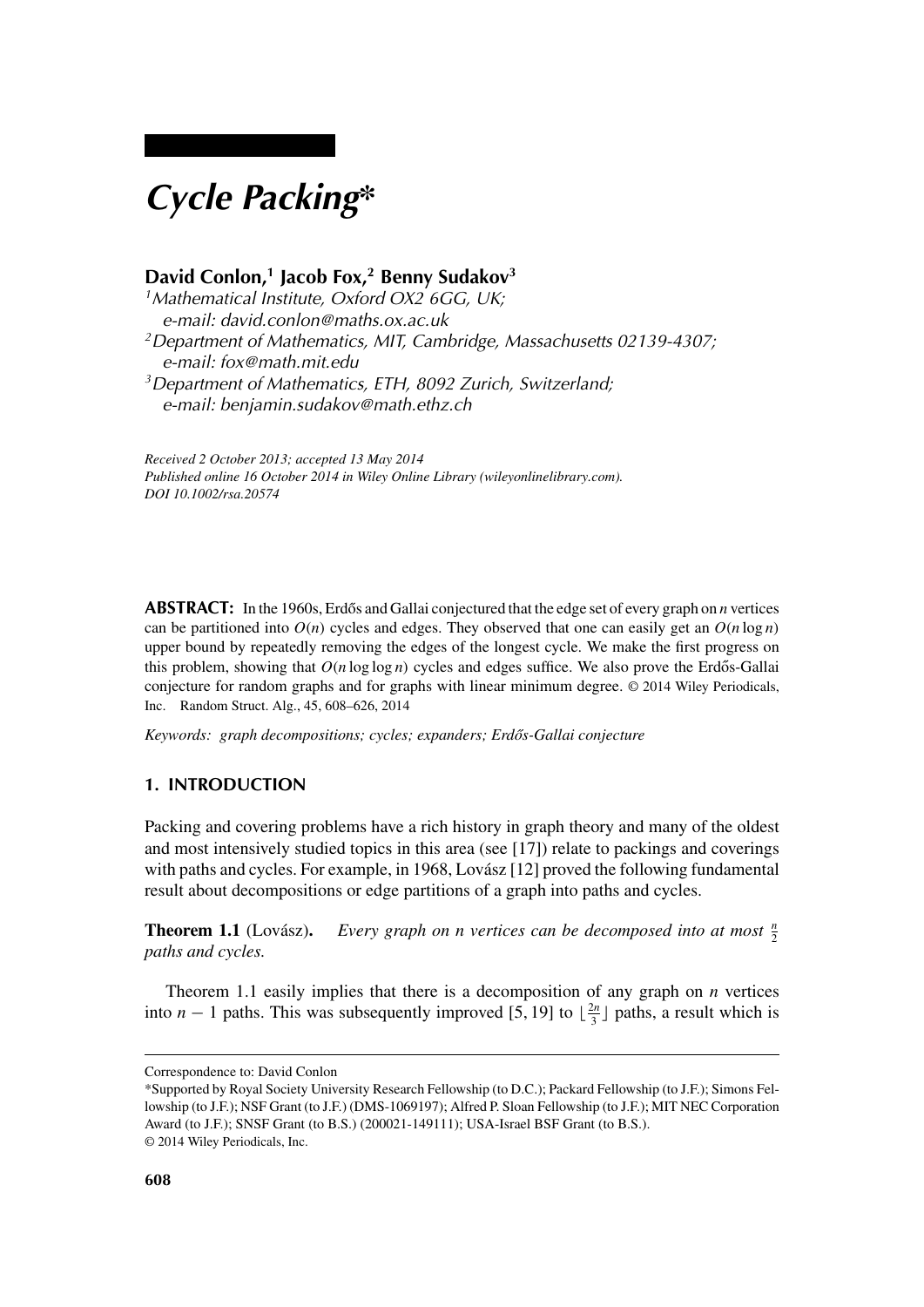sharp for a disjoint union of triangles. However, Lovász' original motivation for studying such decompositions, a problem of Gallai which asks whether every connected graph on *n* vertices can be decomposed into  $\lfloor \frac{n+1}{2} \rfloor$  paths, remains open. The following old and wellknown conjecture of Erdős and Gallai  $[6, 8]$  concerning the analogous question for cycles also remains open.

**Conjecture 1** (Erdős-Gallai). Every graph on n vertices can be decomposed into  $O(n)$ *cycles and edges.*

More progress has been made on the corresponding covering problems, where we no longer insist that the edges of the paths and cycles have to be disjoint. For example, Pyber [16] resolved the covering version of the Erdős-Gallai conjecture, showing that every graph on *n* vertices can be covered by *n*−1 cycles and edges. Similarly, settling a question of Chung [4], Fan [9] proved the covering version of Gallai's conjecture, showing that the edges of every connected graph on *n* vertices may be covered by  $\lfloor \frac{n+1}{2} \rfloor$  paths (an asymptotic version was proved earlier by Pyber [18]). However, the decomposition conjectures are thought to be more difficult (see [4, 17]).

Let  $f(n)$  be the minimum number such that every graph on *n* vertices can be decomposed into at most  $f(n)$  cycles and edges. The Erdős-Gallai conjecture states that  $f(n) = O(n)$ . An example of Gallai (see [8]) shows that  $f(n) \geq (\frac{4}{3} - o(1))n$  and Erdős [6] later remarked that there is an example showing that  $f(n) \geq (\frac{3}{2} - o(1))n$ . As noted in [8], it is easy to see that  $f(n) = O(n \log n)$ . Indeed, Erdős and Gallai [7] showed that every graph with *n* vertices and  $m > \ell(n-1)/2$  edges contains a cycle of length at least  $\ell$ . By greedily removing cycles of longest length, we see, after removing  $O(n)$  cycles, that the graph that remains will be acyclic or have at most half the edges. The bound  $f(n) = O(n \log n)$  follows from a simple iteration. Here we make the first progress on the Erdős-Gallai conjecture, showing that  $f(n) = O(n \log \log n)$ . This is a corollary of the following stronger result.

**Theorem 1.2.** *Every graph on n vertices with average degree d can be decomposed into O(n* log log *d) cycles and edges.*

We will also prove the Erdős-Gallai conjecture in certain special cases. In particular, we may exploit the fact that random graphs are good expanders to prove that they satisfy the Erdős-Gallai conjecture. The random graph  $G(n, p)$  on vertex set  $[n] = \{1, \ldots, n\}$ is constructed by taking each potential edge independently with probability *p*. We say that  $G(n, p)$  possesses a property  $P$  asymptotically almost surely, or a.a.s. for short, if the probability that  $G(n, p)$  possesses  $P$  tends to 1 as *n* grows to infinity.

**Theorem 1.3.** *There exists a constant*  $c > 0$  *such that for any probability*  $p := p(n)$  *the random graph G(n*, *p) a.a.s. can be decomposed into at most cn cycles and edges.*

Building on the ideas used to prove the Erdős-Gallai conjecture in random graphs, we also prove the Erdős-Gallai conjecture for graphs of linear minimum degree.

**Theorem 1.4.** *Every graph G on n vertices with minimum degree cn can be decomposed into at most*  $O(c^{-12}n)$  *cycles and edges.* 

We will prove Theorem 1.2 in the next section, reserving the proof of a key technical lemma to Section 3. We prove Theorem 1.3, that the Erdős-Gallai conjecture holds for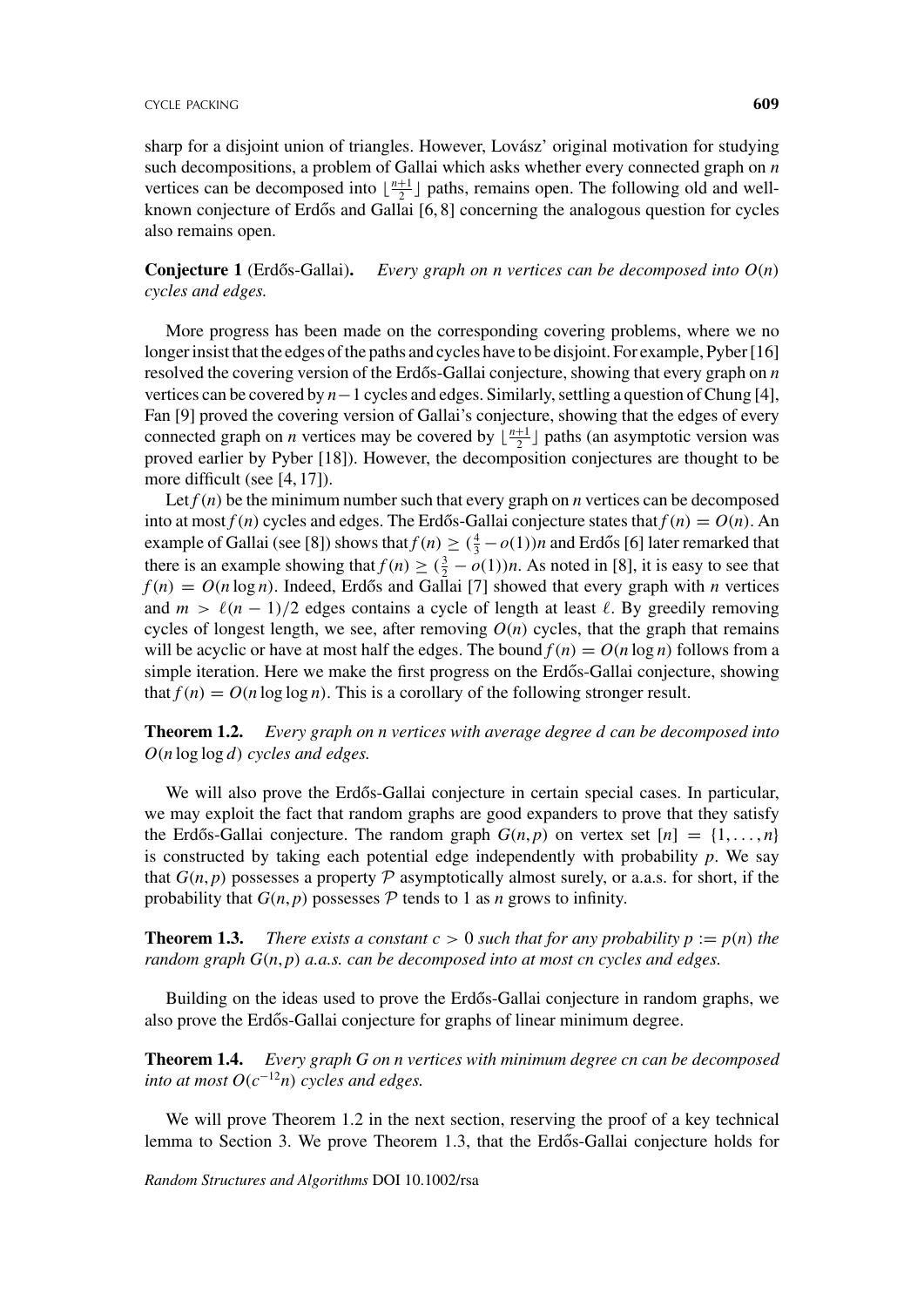random graphs, in Section 4. In Section 5, we show that the Erdős-Gallai conjecture holds for graphs with no sparse cut and in Section 6 we use this result to prove Theorem 1.4. For the sake of clarity of presentation, we systematically omit floor and ceiling signs whenever they are not crucial. We also do not make any serious attempt to optimize absolute constants in our statements and proofs. Unless stated otherwise, we will use log to denote logarithm taken to the base 2 and ln for the natural logarithm.

# **2. GENERAL GRAPHS**

In this section and the next, we will prove Theorem 1.2, that every graph on *n* vertices with average degree *d* can be decomposed into *O(n* log log *d)* cycles and edges.

We will begin by stating a couple of useful lemmas. The first is a slight variant of Pósa's celebrated rotation-extension lemma  $([15]$ , see also  $[2, 13]$ ) which says that if a graph does not contain long paths or cycles then it has poor expansion properties. For a given graph *G* and a subset of its vertices  $X$ , the external neighborhood  $N(X)$  denotes the set of vertices in *G* − *X* which have at least one neighbor in *X*. The following Pósa-type statement follows immediately from Lemmas 2.6 and 2.7 in [3].

**Lemma 2.1.** *If a graph G contains no cycle of length greater than* 3*t then there is a subset S* of size at most t such that  $|N(S)| \le 2|S|$ .

Recall that the circumference of a graph is the length of the longest cycle. The following lemma says that if a graph has small circumference then it may be split into subgraphs of small order whose vertex sets do not overlap by much on average.

**Lemma 2.2.** *If G is a graph with*  $n \geq 3$  *vertices and circumference at most t then there is an edge partition of G into subgraphs*  $G_1, \ldots, G_s$  *such that*  $|V(G_i)| \le t + 2$  *and*  $\sum_{i=1}^s |V(G_i)| \le 2\pi$  $\sum_{i=1}^{s} |V(G_i)| \leq 3n - 6.$ 

*Proof.* The proof is by induction on *n*. The base case  $n = 3$  is trivial. Assume, therefore, that *G* is a graph on  $n \geq 4$  vertices. Then, by Lemma 2.1, there is a set *S* of size at most *ft*/3 $\vert$  such that  $\vert N(S) \vert$  ≤ 2 $\vert S \vert$ . Let *G*<sub>1</sub> be the induced subgraph on *S* ∪ *N*(*S*), so the number of vertices of  $G_1$  is at most  $3|S| \le t + 2$ . Let G' be the subgraph on  $V \setminus S$  with edge set  $E(G)\E(G_1)$  so that  $G_1$  and  $G'$  form an edge partition of  $G$ . If  $|V(G')| \geq 3$ , we apply the induction hypothesis to edge partition *G*<sup> $\prime$ </sup> into subgraphs of order at most  $t + 2$  such that the sum of the sizes of their vertex sets is at most  $3|V(G')| - 6$ . Together with  $G_1$ , which also satisfies  $|V(G_1)| \leq t + 2$ , the total number of vertices used is at most

$$
|V(G_1)| + 3|V(G')| - 6 \le 3|S| + 3|V(G')| - 6 = 3|S| + 3|V\backslash S| - 6 = 3n - 6.
$$

If  $|V(G')| < 3$ , then  $G_1$  and  $G'$  form the desired partition as  $|V(G_1)| + |V(G')| \le n + 2 \le$  $3n - 6$ .

Our main lemma, which we will prove in the next section, is as follows.

**Lemma 2.3.** *For every graph on n*  $\geq 2^{2000}$  *vertices, it is possible to partition all but at most*  $n^{2-\frac{1}{10}}$  *edges into at most*  $\frac{n}{2}$  *cycles.*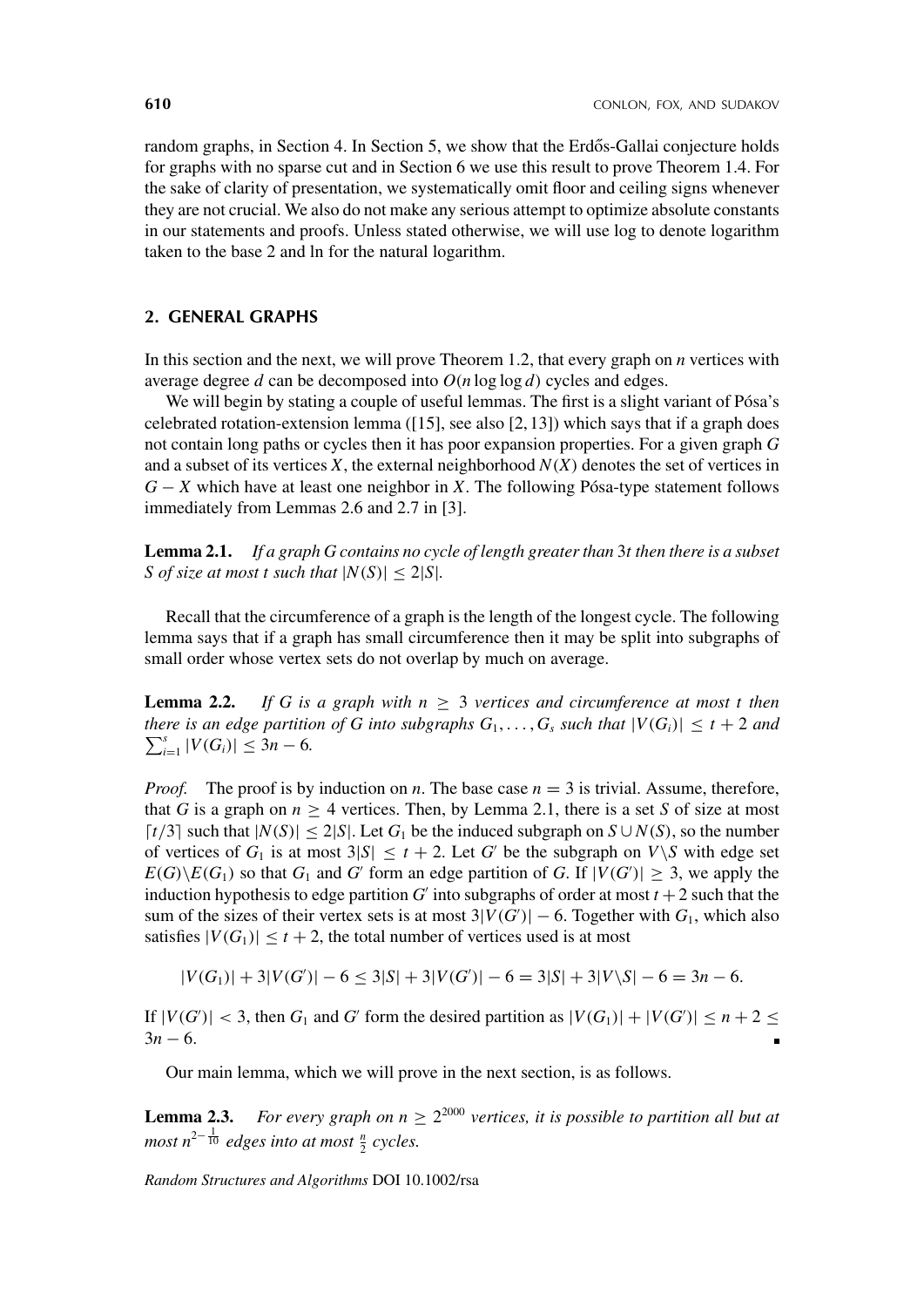CYCLE PACKING **611**

This easily implies that for any *n* (not only those which are sufficiently large) and any graph on *n* vertices, it is possible to partition all but at most  $n^{2-\frac{1}{10}}$  edges into  $O(n)$  cycles. We will apply the result in this form in the proof of the following lemma.

**Lemma 2.4.** *If G is a graph with n vertices and circumference at most t then it is possible to delete O(n) cycles such that the average degree of the graph that remains is at most*  $18t^{9/10}$ .

*Proof.* If  $n < 3$ , there is nothing to prove. For  $n > 3$ , apply Lemma 2.2 to G to find an edge partition of *G* into subgraphs  $G_1, \ldots, G_s$  such that  $|V(G_i)| \le t + 2$  and  $\sum_{i=1}^s |V(G_i)| \le 3n$ . We now apply Lemma 2.3 to each  $G_i$ . This tells us that we may partition the edges of  $G_i$ into at most  $O(|V(G_i)|)$  cycles and at most  $|V(G_i)|^{2-\frac{1}{10}}$  remaining edges. The total number of cycles used is at most

$$
\sum_{i=1}^s O(|V(G_i)|) = O(n).
$$

Moreover, the total number of edges remaining is at most

$$
\sum_{i=1}^s |V(G_i)|^{2-\frac{1}{10}} \le \left(\max_i |V(G_i)|^{9/10}\right) \cdot \left(\sum_{i=1}^s |V(G_i)|\right) \le (t+2)^{9/10} \cdot 3n \le 9t^{9/10}n.
$$

Hence the average degree is at most  $18t^{9/10}$ .

By deleting long cycles and applying Lemma 2.4, we may prove an iteration step which will be sufficient to imply Theorem 1.2.

**Lemma 2.5.** *If G is a graph with n vertices and average degree*  $d \geq 30$  *then it is possible to delete O(n) cycles so that the graph that remains has average degree at most*  $d^{9/10}$ *.* 

*Proof.* Repeatedly delete cycles of maximum length until there are no cycles of length greater than  $d/30$ . Because there are  $dn/2$  edges, at most  $(dn/2)/(d/30) = 15n$  cycles are deleted in this way. The circumference of what remains is at most  $t = d/30 \ge 1$ . Applying Lemma 2.4, we can delete  $O(n)$  more cycles so that the graph that remains has average degree at most  $18t^{9/10} \le d^{9/10}$ .

Theorem 1.2 now follows by repeated application of Lemma 2.5.

*Proof of Theorem 1.2.* Repeatedly apply Lemma 2.5, removing  $O(n)$  cycles at each step. After  $O(\log \log d)$  steps, the average degree of the remaining graph will be less than 30. Once the average degree drops below 30, we decompose the remaining graph into at most 15*n* edges. Adding up the number of cycles and edges completes the proof.

# **3. PROOF OF LEMMA 2.3**

We begin with the following lemma which says that it is possible, after deleting some edges, to partition the vertex set of a graph into components with a certain expansion property. For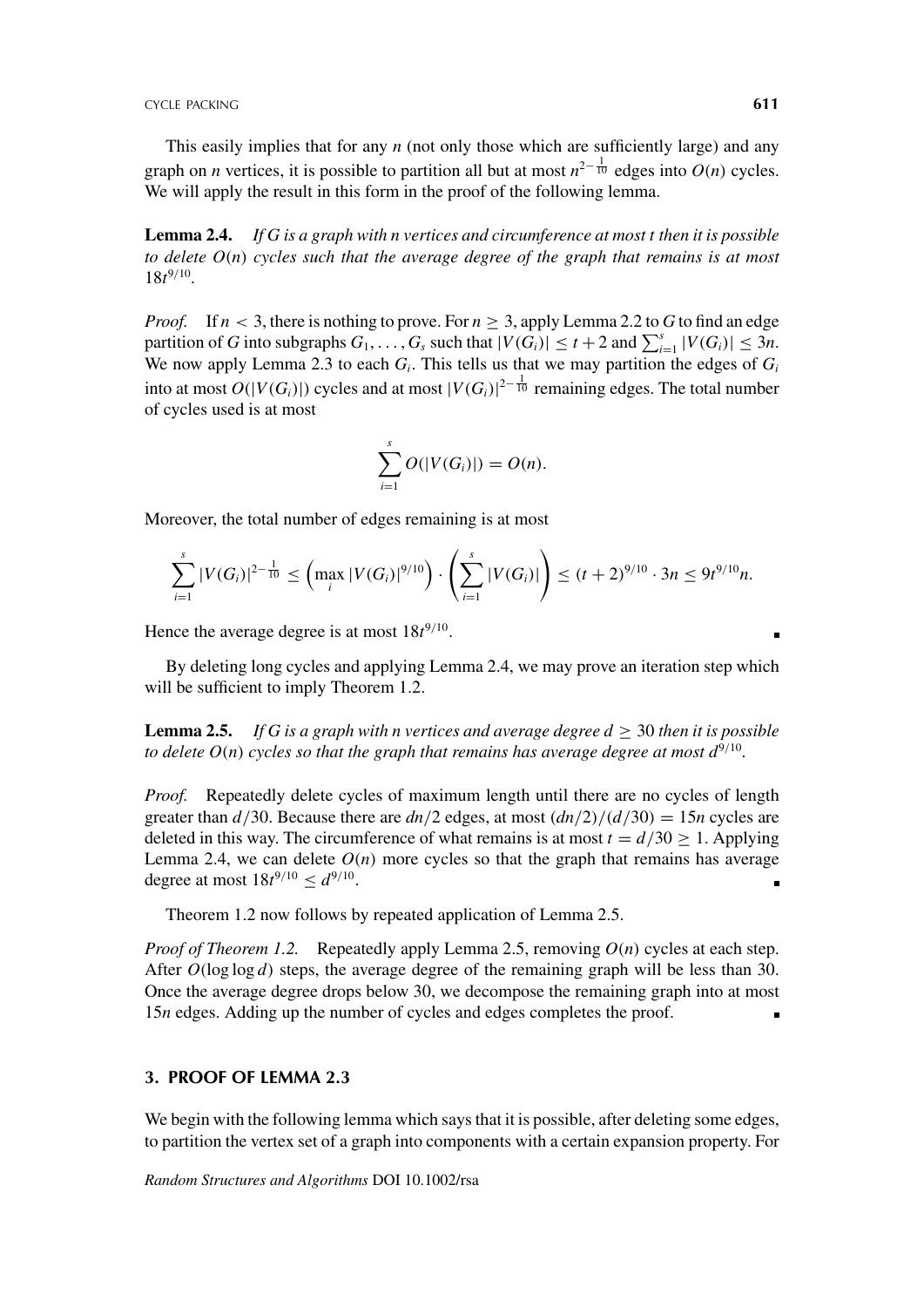×

vertex subsets *X* and *Y*, let  $e(X, Y)$  denote the number of pairs in  $X \times Y$  which are edges. If  $X = \{x\}$ , we will simply write  $e(x, Y)$ .

**Lemma 3.1.** *Given a graph G on n vertices and*  $s \in \mathbb{N}$ *, it is possible to delete at most* 4*sn* log *n edges from G so that the remaining subgraph may be partitioned into components*  $C_1, C_2, \ldots, C_r$  *such that*  $e(C_i, C_j) = 0$  *for all*  $i \neq j$  *and the following expansion property holds. For all i and all*  $X \subset C_i$  *with*  $|X| \leq \frac{|C_i|}{2}$ ,  $e(X, X^c) \geq s|X|$ .

*Proof.* As long as some component *C* has a set *X* with  $|X| \leq \frac{|C|}{2}$  and  $e(X, X^c) < s|X|$ , we delete all of the edges between  $X$  and  $X^c$ . We continue until this is no longer possible. We now consider the number of edges deleted from those sets *X* for which

$$
\frac{n}{2^{j+1}} < |X| \le \frac{n}{2^j}.
$$

As, for all *j*, each vertex is in at most one such *X*, the number of such *X* is at most  $2^{j+1}$ . Therefore, the number of deleted edges is at most

$$
\sum_j 2^{j+1} \frac{n}{2^j} s \le 4 \log n \cdot sn,
$$

completing the proof.

The following technical lemma is the key to our proof. It says that if a graph has the expansion property satisfied by the components in the last lemma then there is a vertex subset *U* such that any two points in the complement of *U* may be connected by a short path in *U*. Moreover, this is true even if certain vertices and edges of *U* are not allowed to be in the path.

**Lemma 3.2.** *Let G be a graph with n vertices such that every set X,*  $|X| \leq \frac{n}{2}$  *has*  $e(X, X^c) \ge s|X|$ , where  $s = 3n^{8/9}$ . Then there exists a set U of order  $u = 3n^{8/9}$  such that, *for all x, y*  $\in$  *V*(*G*) $\setminus$ *U, U has the following property. For all subsets W of U of size at most or an*  $x, y \in V(G) \setminus O$ ,  $O$  *nas me journing property. For an subsets w of*  $O$  *of size at most*  $2\sqrt{n}$  and all collections  $E$  of at most  $\frac{1}{2}n^{4/3}$  edges, the graph G has a path from x to y of *length at most n*<sup>2</sup>*/*<sup>9</sup> *all of whose internal vertices are in U*\*W and where no edge of the path with both endpoints in U is in E.*

*Proof.* Let  $N_0 = \{x\}$ . Let  $N_1 = \{x\} \cup N(x)$ . For any  $i \ge 1$ , let

$$
M_i = \left\{ v \in V \setminus N_i : e(v, N_i) \geq \frac{|N_i|}{2(n/s)} \right\} \quad \text{and} \quad N_{i+1} = N_i \cup M_i.
$$

Because the *N<sub>i</sub>* are nested,  $|N_i| > |N_1| > s$ . By the definition of *M<sub>i</sub>*,

$$
e(N_i, M_i) = e(N_i, N_i^c) - e(N_i, N_i^c \setminus M_i)
$$
  
\n
$$
\ge e(N_i, N_i^c) - \frac{|N_i||N_i^c|}{2(n/s)} \ge \frac{1}{2}e(N_i, N_i^c) \ge \frac{1}{2} \min\{|N_i|, |N_i^c|\} s,
$$

where we used that  $e(N_i, N_i^c) \ge \min\{|N_i|, |N_i^c|\}$ s and  $|N_i||N_i^c| \le n \min\{|N_i|, |N_i^c|\}$ . Recall that  $|N_i| \ge s$ . Therefore, if  $|N_i^c| \ge \frac{s}{2}$  then  $e(N_i, M_i) \ge \frac{1}{2} \min\{|N_i|, |N_i^c|\} s \ge \frac{s^2}{4}$  and  $|M_i| \ge$  $\frac{e(N_i,M_i)}{|N_i|} \geq \frac{s^2}{4n}$ . Otherwise,  $M_i = N_i^c$ . Indeed, each vertex has at least *s* neighbors by the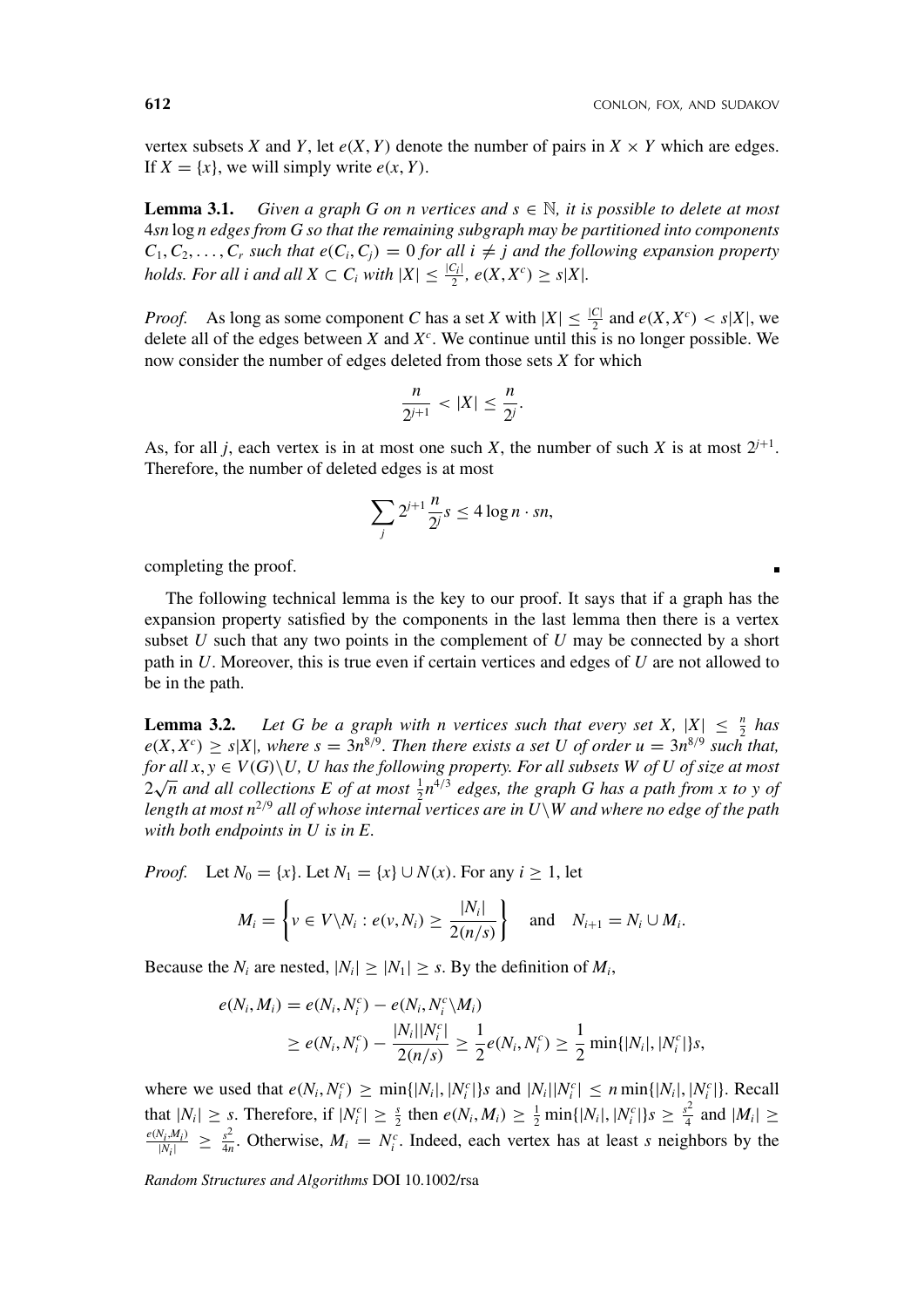expansion property. Hence, each vertex in  $N_i^c$  has at least  $s - |N_i^c| > \frac{s}{2} \ge \frac{|N_i|}{2(n/s)}$  neighbors in  $N_i$  and hence must be in  $M_i$ . Since  $s \geq s^2/4n$ , it follows that the number of steps *i* before we exhaust all vertices is at most

$$
\left\lceil \frac{n}{s^2/4n} \right\rceil = \left\lceil \frac{4}{9} n^{2/9} \right\rceil \le n^{2/9}.
$$

**Claim 1.** *There exists a set U of order u such that for all x (which defines all Ni), all i and all*  $z \in M_i = N_{i+1} \backslash N_i$ ,

$$
e(z, B_i) \ge \frac{|N_i|}{4(n/s)} \cdot \frac{|U|}{n} \ge \frac{s^2 u}{4n^2} > 4n^{2/3},
$$

*where*  $B_i = U \cap N_i$ .

*Proof.* Let *U* be a vertex subset of order *u* picked uniformly at random. Fix *x*, *i* and *z*. Let  $\mu = \mathbb{E}[e(z, B_i)] \ge \frac{|N_i|}{2(n/s)} \cdot \frac{|U|}{n} \ge \frac{s^2 u}{2n^2}$ . By Chernoff's inequality for the hypergeometric distribution (see [1, 11]),  $e(z, B_i) < \frac{\mu}{2}$  with probability at most  $e^{-\mu/8}$ . Since each *z* is in at most one *Mi*, there are at most *n* choices of *z* and *i*. Hence, summing over all choices of *x*, *z* and *i*, the union bound implies that the claim holds with probability at least  $1 - n^2 e^{-\mu/8}$  ≥  $1 - n^2 e^{-27n^2/3}$ /16 > 0.

Fix a subset *W* of *U* of size at most  $2\sqrt{n}$  and a collection *E* of at most  $\frac{1}{2}n^{4/3}$  edges. Because *E* has size at most  $\frac{1}{2}n^{4/3}$ , at most  $n^{2/3}$  vertices are incident with more than  $n^{2/3}$ edges of *E* with both endpoints in *U*. Let *R* be the set of such vertices and let  $T = R \cup W$ . Figure 5 or *E* with both endpoints in *U*. Let *K* then  $T \subset U$  and  $|T| \leq 2\sqrt{n} + n^{2/3} \leq 3n^{2/3}$ .

We will build a path  $y_0 = y, y_1, \ldots, y_\ell = x$  which avoids *W* and the edges of *E* whose endpoints are in *U* as follows. Note that there exists  $j_0$  such that  $y \in M_{j_0} \setminus T$  as  $y \notin T \subset U$ . We may choose the vertex  $y_{i+1}$  to be in  $U \cap M_{j_{i+1}} \setminus T$  where  $j_{i+1} < j_i$ . We can do this because the number of neighbors of  $y_i$  in  $B_{j_i}$  is at least  $4n^{2/3}$  and *T* is at most  $3n^{2/3}$ . Since the  $j_i$  are always dropping, the process must terminate within  $n^{2/9}$  steps.

The next lemma says that if we have a decomposition of the edge set of a graph into a small number of paths then we also have a decomposition into a small number of paths and edges such that no vertex is the endpoint of too many paths.

**Lemma 3.3.** *Suppose a graph G has a decomposition into h paths. Then G can also be decomposed into h subpaths of these paths and at most* 2*h edges so that each vertex is an endpoint of at most*  $\sqrt{2h}$  *of the paths.* 

*Proof.* Let  $r = \sqrt{2h}$ . There are 2*h* endpoints of the *h* paths. Call a vertex *dangerous* if it is an endpoint of more than *r* of the paths. Let *v* be a *dangerous* vertex. Then one of its (more than *r*) neighbors *u* is an endpoint of at most  $(2h - r)/r = r - 1$  of the paths. Delete the edge  $(u, v)$  from one of the paths ending in *v*, thus moving the endpoint of this path from *v* to *u*. Now *u* is an endpoint of at most  $r - 1 + 1 = r$  paths and hence still not dangerous. Therefore, by deleting the edge  $(u, v)$ , we have reduced the number of endpoints of paths which are dangerous. Repeating, we can get rid of all dangerous endpoints by deleting at most 2*h* edges and obtain the desired partition.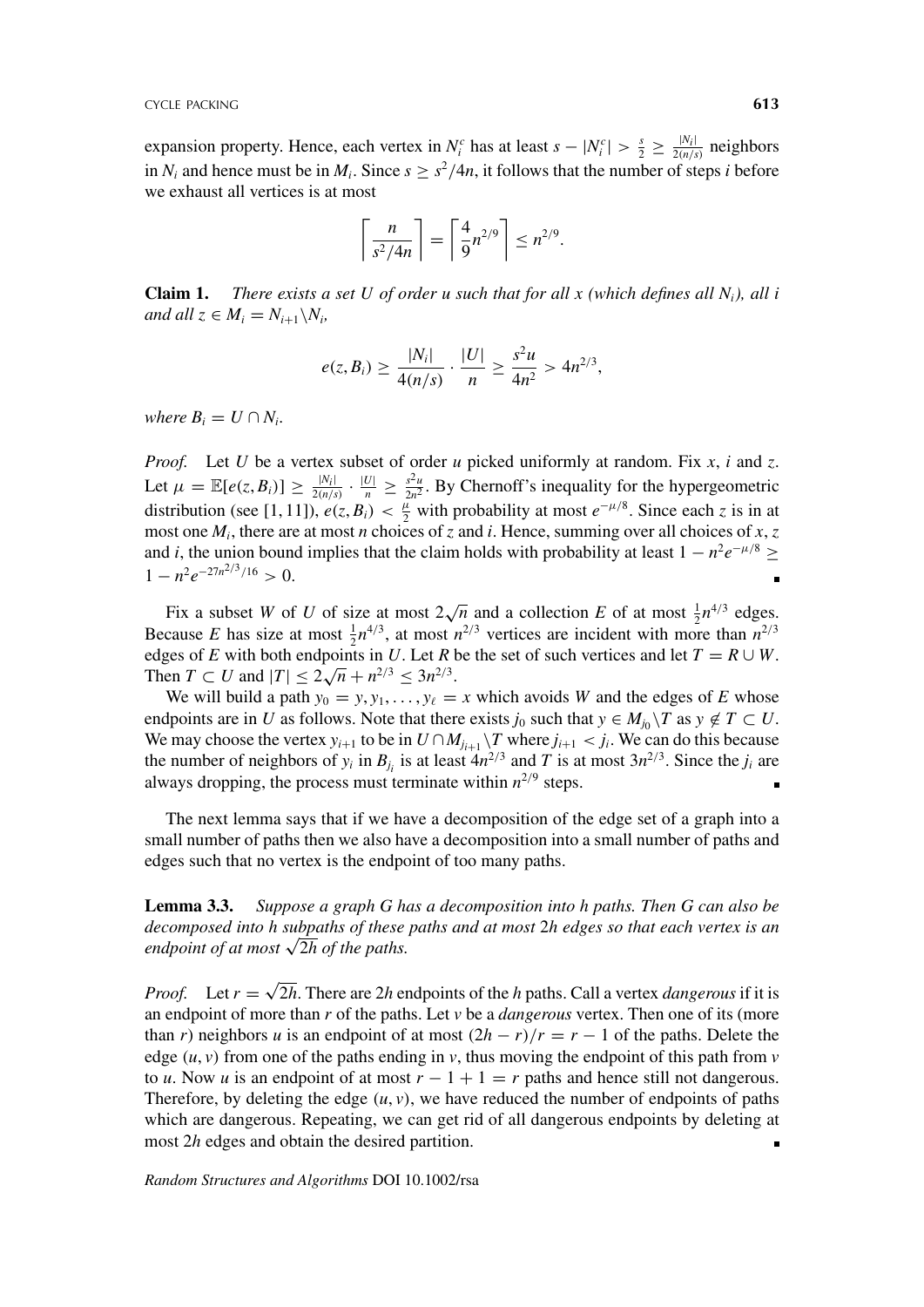We may now combine the last two lemmas to show that if a graph has strong expansion properties then it is possible to partition all but  $4n^{2-1/9}$  edges into at most  $\frac{n}{2}$  cycles.

**Lemma 3.4.** *Let G be a graph with n vertices such that every set X with*  $|X| \leq \frac{n}{2}$  has  $e(X, X^c) \ge s|X|$ , where  $s = 3n^{8/9}$ . Then it is possible to partition all but  $4n^{2-\frac{1}{9}}$  edges of G *into at most*  $\frac{n}{2}$  *cycles.* 

*Proof.* Apply Lemma 3.2 to obtain a set *U* with the desired properties. Set *U* aside with all the edges touching it. Note that there are at most  $|U|n \leq 3n^{2-\frac{1}{9}}$  such edges from *U*. Denote the remaining induced graph on vertex set  $V(G) \setminus U$  by  $G'$ . By applying Theorem 1.1 to  $G'$ , we obtain an edge partition into at most  $\frac{n}{2}$  paths and cycles. Set the cycles aside. Consider the paths  $P_1, \ldots, P_h$  with  $h \leq \frac{n}{2}$ . Applying Lemma 3.3, we decompose the union of the paths into subpaths  $P_i'$  and at most *n* edges such that each endpoint of  $P_i'$  is the endpoint of paths into subpaths  $P_i$  and at most  $\sqrt{n}$  other paths  $P'_j$ .

Let  $x_i$ ,  $y_i$  be the endpoints of  $P'_i$ . We will find edge-disjoint paths from  $x_i$  to  $y_i$  with internal vertices in  $U$  to close  $P_i'$  to a cycle. Suppose that we have already obtained such paths for  $j < i$  and we wish to obtain the relevant path for *i*. Delete from  $G$  all the edges which were  $y \leq i$  and we wish to obtain the relevant path for *i*. Define from G and the edges which were used to close  $P'_j$ , for all  $j < i$ , to a cycle. Since each of  $x_i$  and  $y_i$  are endpoints of at most  $\sqrt{n}$ such paths, they each lose at most  $\sqrt{n}$  edges to *U*. Let *W* be the set of endpoints of these such pains, they each lose at most  $\sqrt{n}$  edges to *U*. Let *W* be the set of endpoints of these edges in *U*. Then *W* has size at most  $2\sqrt{n}$ . Moreover, to close every path *P*<sup>*i*</sup> to a cycle, we used at most  $n^{2/9}$  edges in *G*[*U*]. Therefore, we deleted at most  $\frac{n}{2}n^{2/9} < \frac{1}{2}n^{4/3}$  such edges. By Lemma 3.2, there is a path of length at most  $n^{2/9}$  between  $x_i$  and  $y_i$  all of whose internal vertices are in  $U$ . This allows us to close  $P_i$  into a cycle. In the end, we will have covered all but at most  $3n^{2-\frac{1}{9}} + n \le 4n^{2-\frac{1}{9}}$  edges.

Lemma 2.3 now follows by applying Lemma 3.4 to each of the components given by Lemma 3.1.

*Proof of Lemma 2.3.* Apply Lemma 3.1 with  $s = 3n^{8/9}$  to delete at most  $4sn \log n$  edges from *G* so that the remaining subgraph may be partitioned into components  $C_1, C_2, \ldots, C_r$ which have the following expansion property. For all *i* and all  $X \subset C_i$  with  $|X| \leq \frac{|C_i|}{2}$ *e*(*X*, *X<sup>c</sup>*) ≥ *s*|*X*|. We may therefore apply Lemma 3.4 to each *C<sub>i</sub>* to partition all but 4|*C<sub>i</sub>*|<sup>2−1</sup>/<sup>9</sup> edges into at most  $\frac{|C_i|}{2}$  cycles. Overall, the number of edges we have deleted is at most

$$
4sn \log n + \sum_{i=1}^{r} 4|C_i|^{2-\frac{1}{9}} \le 4sn \log n + 4\left(\max_i |C_i|^{8/9}\right) \cdot \left(\sum_{i=1}^{r} |C_i|\right)
$$
  

$$
\le 4sn \log n + 4n^{2-\frac{1}{9}} \le 16n^{2-\frac{1}{9}} \log n \le n^{2-\frac{1}{10}},
$$

where the last inequality holds for  $n \geq 2^{2000}$ . Since the number of cycles used is at most

$$
\sum_{i=1}^r \frac{|C_i|}{2} = \frac{n}{2},
$$

this completes the proof.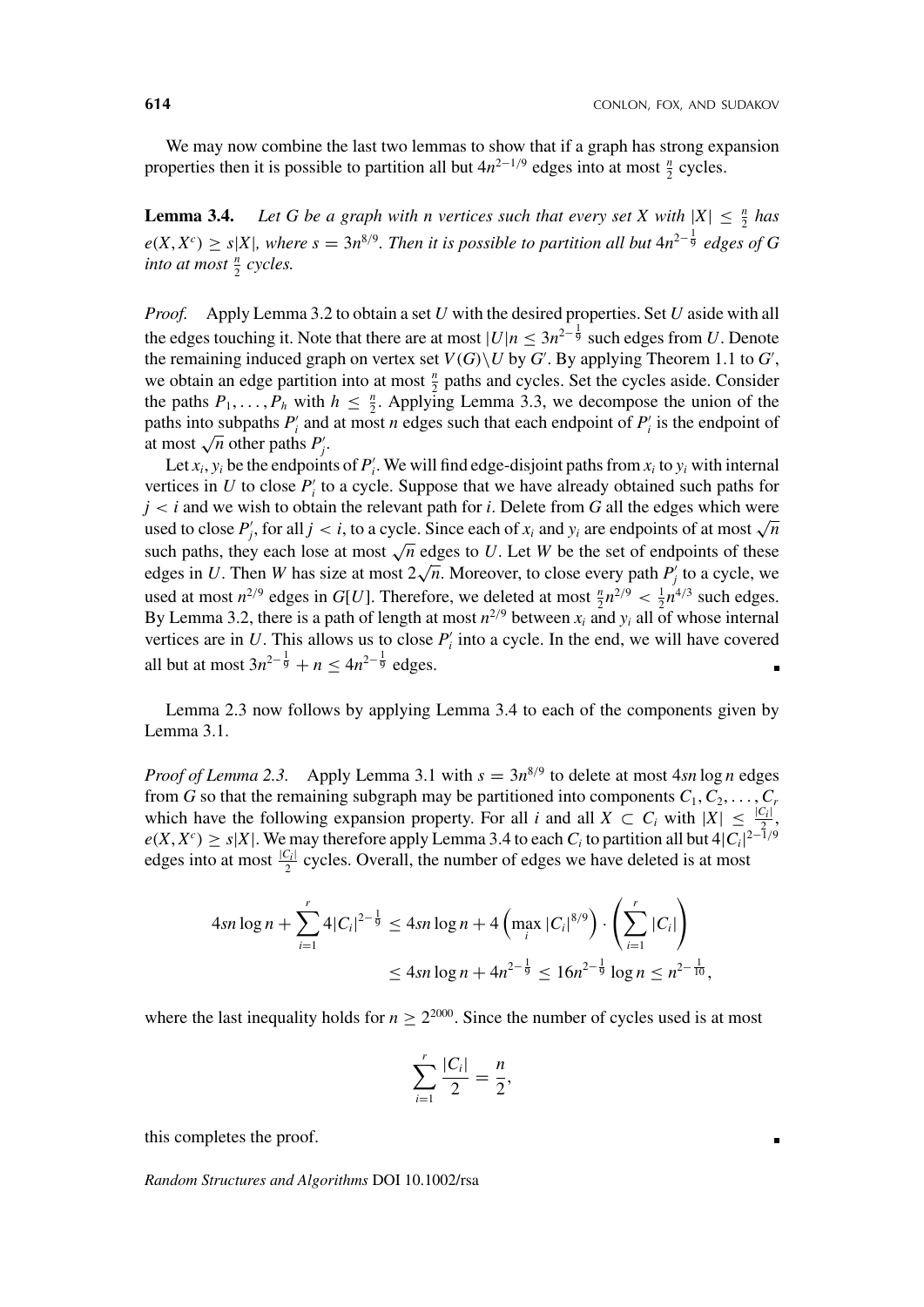# **4. RANDOM GRAPHS**

In this section, we will prove that the Erdős-Gallai conjecture holds a.a.s. in random graphs. We begin with an elementary lemma which says that if every subgraph of a graph *G* contains relatively long cycles then *G* can be decomposed into linearly many cycles and edges.

**Lemma 4.1.** *Let*  $0 < \alpha < 1$ *. Suppose G is a graph on n vertices with the property that every subgraph of G with*  $m \geq 2n$  *edges contains a cycle of length at least*  $\alpha \frac{m}{n} \log^2 \frac{m}{n}$ . Then *G can be decomposed into at most* 6*α*<sup>−</sup><sup>1</sup>*n cycles and edges.*

*Proof.* Greedily pull out longest cycles from G until the remaining subgraph has at most 2*n* edges. To go from a subgraph with  $m \leq 2^{i}n$  edges to a subgraph with at most  $2^{i-1}n$ edges, at most

$$
\frac{m}{\alpha 2^{i-1} \log^2 2^{i-1}} \le \frac{2n}{\alpha} (i-1)^{-2}
$$

cycles are used. Hence, at most  $\sum_{i\geq 2} \frac{2n}{\alpha} (i-1)^{-2} = \frac{\pi^2}{3\alpha} n < 4\alpha^{-1} n$  cycles are used. In total, at most  $4\alpha^{-1}n + 2n \leq 6\alpha^{-1}n$  cycles and edges are used to decompose *G*.

We next introduce a concept of sparseness which will guarantee the existence of relatively long cycles in a graph and its subgraphs.

**Definition 1.** *For*  $0 < \epsilon < 1 \leq \gamma$ , we say that a graph G is  $(\epsilon, \gamma)$ -sparse if for every  $1 \leq v \leq |V(G)|$  every induced subgraph on v vertices contains at most  $\gamma v^{2-\epsilon}$  edges.

Note that any subgraph of an  $(\epsilon, \gamma)$ -sparse graph is also  $(\epsilon, \gamma)$ -sparse.

**Lemma 4.2.** Let G be an  $(\epsilon, \gamma)$ -sparse graph on n vertices with m edges. Then G contains *a* cycle of length at least  $(m/18\gamma n)^{1/(1-\epsilon)}$ .

*Proof.* Let *G*' be a subgraph of *G* with minimum degree at least  $m/n$  (it is easy to see that it exists) and let  $t$  be the length of the longest cycle in  $G'$ . Then, by Lemma 2.1, there is a set *S* with  $|S| \leq [t/3]$  and  $|N(S)| \leq 2|S|$ . Let  $U = S \cup N(S)$ , so  $|U| \leq 3|S| \leq t + 2$ . Since *G* is an  $(\epsilon, \gamma)$ -sparse graph, the number of edges in *U* is at most  $\gamma |U|^{2-\epsilon}$ . However, *U* has at least  $\frac{1}{2} \frac{m}{n} |S| \ge \frac{1}{6} \frac{m}{n} |U|$  edges. Hence,

$$
\gamma |U|^{2-\epsilon} \ge e(U) \ge \frac{m}{6n}|U|,
$$

from which we get

$$
3t \ge t + 2 \ge |U| \ge \left(\frac{m}{6\gamma n}\right)^{1/(1-\epsilon)},
$$

implying the required result.

From the preceding two lemmas we have the following immediate corollary.

**Corollary 4.3.** *For each*  $0 \lt \epsilon \lt 1 \lt \gamma$ , there is  $b > 0$  such that if a graph G on n *vertices is*  $(\epsilon, \gamma)$ *-sparse then it can be decomposed into at most bn cycles and edges.*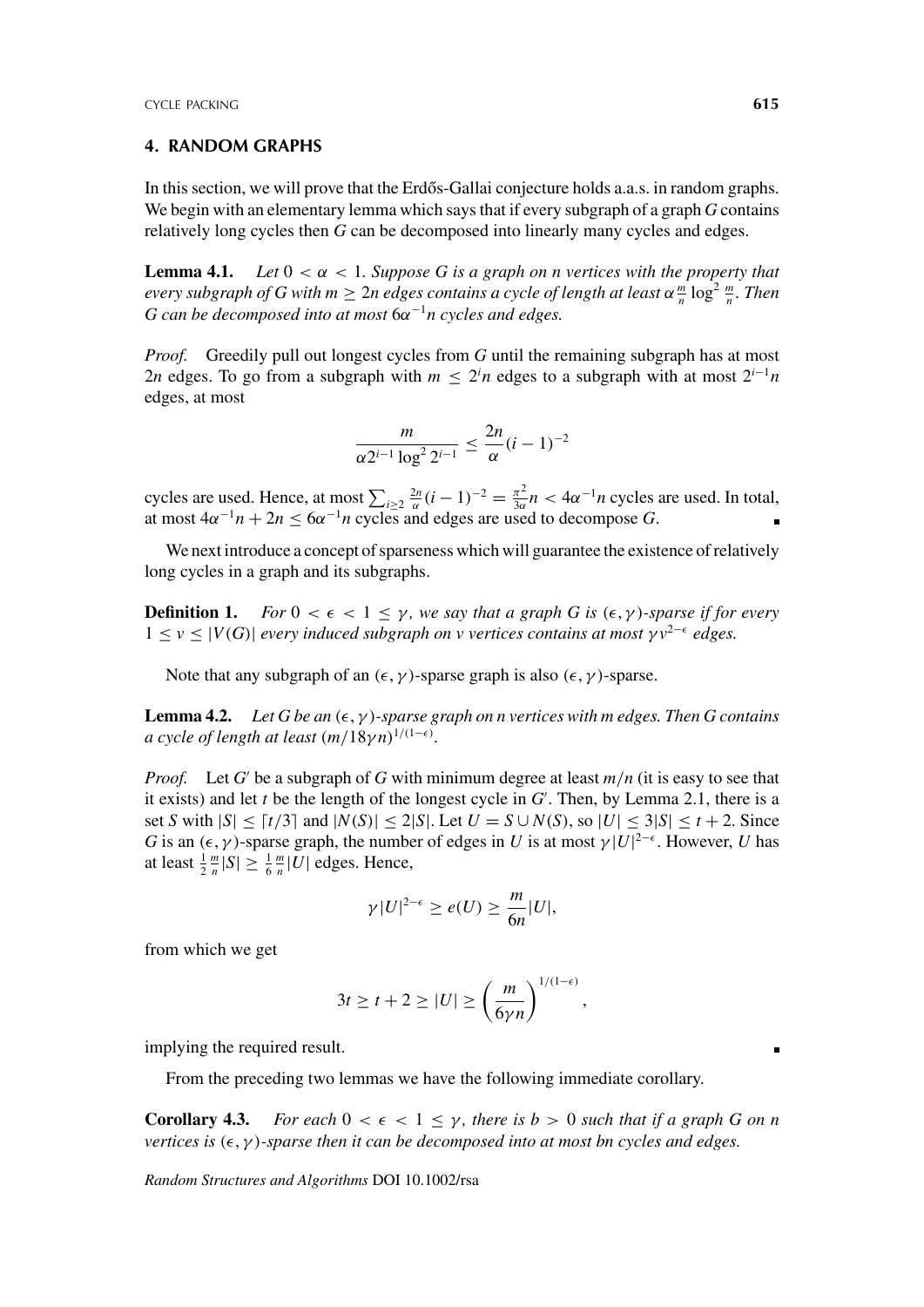.

This corollary is already enough to prove the Erdős-Gallai conjecture in sufficiently sparse random graphs.

**Lemma 4.4.** *Suppose*  $0 < \epsilon < 1/2$  *and*  $\gamma = 2/\epsilon$ *. Then, for*  $q \leq n^{-\epsilon}$ *,*  $G(n, q)$  *is almost surely*  $(\epsilon, \gamma)$ *-sparse. Consequently,*  $G(n, q)$  *and its subgraphs can each be decomposed into at most bn cycles and edges, where b depends only on*  $\epsilon$ .

*Proof.* As the goal is to show that  $G(n, q)$  almost surely has the desired properties, we may assume that *n* is sufficiently large. Consider an induced subgraph of  $G(n, q)$  on *v* vertices, so it has at most  $a := \binom{v}{0}$  potential edges. The probability that this induced subgraph contains at least  $t := \gamma v^{2-\epsilon}$  edges is at most

$$
\binom{a}{t}q^t \le \left(\frac{qea}{t}\right)^t \le \left((2/e)\gamma(n/v)^{\epsilon}\right)^{-t} \le \left(2(n/v)^{\epsilon}\right)^{-t} \le (en/v)^{-2v^{2-\epsilon}}
$$

As there are  $\binom{n}{v} \leq \left(\frac{en}{v}\right)^v$  subsets of order *v*, the probability that there is a subset of order *v* with at least *t* edges is at most

$$
(en/v)^{v}(en/v)^{-2v^{2-\epsilon}} \le (en/v)^{-v^{2-\epsilon}}.
$$

Summing over all  $1 \le v \le n$ , we have that almost surely  $G(n, q)$  is  $(\epsilon, \gamma)$ -sparse. Since all subgraphs of an  $(\epsilon, \gamma)$ -sparse graph are also  $(\epsilon, \gamma)$ -sparse, Corollary 4.3 gives the required conclusion.

In order to deal with dense random graphs, we note the following property of  $G(n, q)$ .

**Lemma 4.5.** *For*  $q = n^{-\epsilon}$  *with*  $0 \leq \epsilon \leq 1/5$ *, the following property holds almost surely* in  $G(n, q)$ . Every pair of distinct vertices have at least  $\frac{1}{2}q^2n$  common neighbors.

*Proof.* For fixed distinct vertices *u* and *v*, the expected codegree of *u* and *v* is  $q^2(n-2)$ . Therefore, by Chernoff's inequality, the probability that the codegree of  $u$  and  $v$  is less than  $\frac{1}{2}q^2n < \frac{3}{4}q^2(n-2)$  is at most  $e^{-q^2(n-2)/32}$ . Taking the union bound over all  $\binom{n}{2}$  choices of *u* and *v* gives the result.

We will also need the following simple combination of Theorem 1.1 and Lemma 3.3 which was already used in the proof of Lemma 3.4.

**Corollary 4.6.** *Every graph G can be decomposed into at most n/*2 *cycles and paths and n edges so that each vertex is an endpoint of at most*  $\sqrt{n}$  *of the paths.* 

We are now ready to prove Theorem 1.3, that the Erdős-Gallai conjecture holds almost surely in random graphs.

*Proof of Theorem 1.3.* Let  $\epsilon = 1/5$  and  $q = n^{-\epsilon}$ . If  $p < q$  then the theorem follows from Lemma 4.4. Otherwise, we partition the edges of  $G(n, p)$  into two graphs  $G_1$  and  $G_2$  by choosing each edge of  $G(n, p)$  independently with probability  $q/p$  to form  $G_1$  and letting  $G_2$  be the complement of  $G_1$  in  $G(n, p)$ . The resulting graphs  $G_1$  and  $G_2$  are isomorphic to a  $G(n, q)$  and a  $G(n, p - q)$ , respectively. We note that the resulting graphs are not independent random graphs but their individual distributions are identical to the required binomial random graphs. We now apply Corollary 4.6 to edge partition  $G(n, p - q)$  into at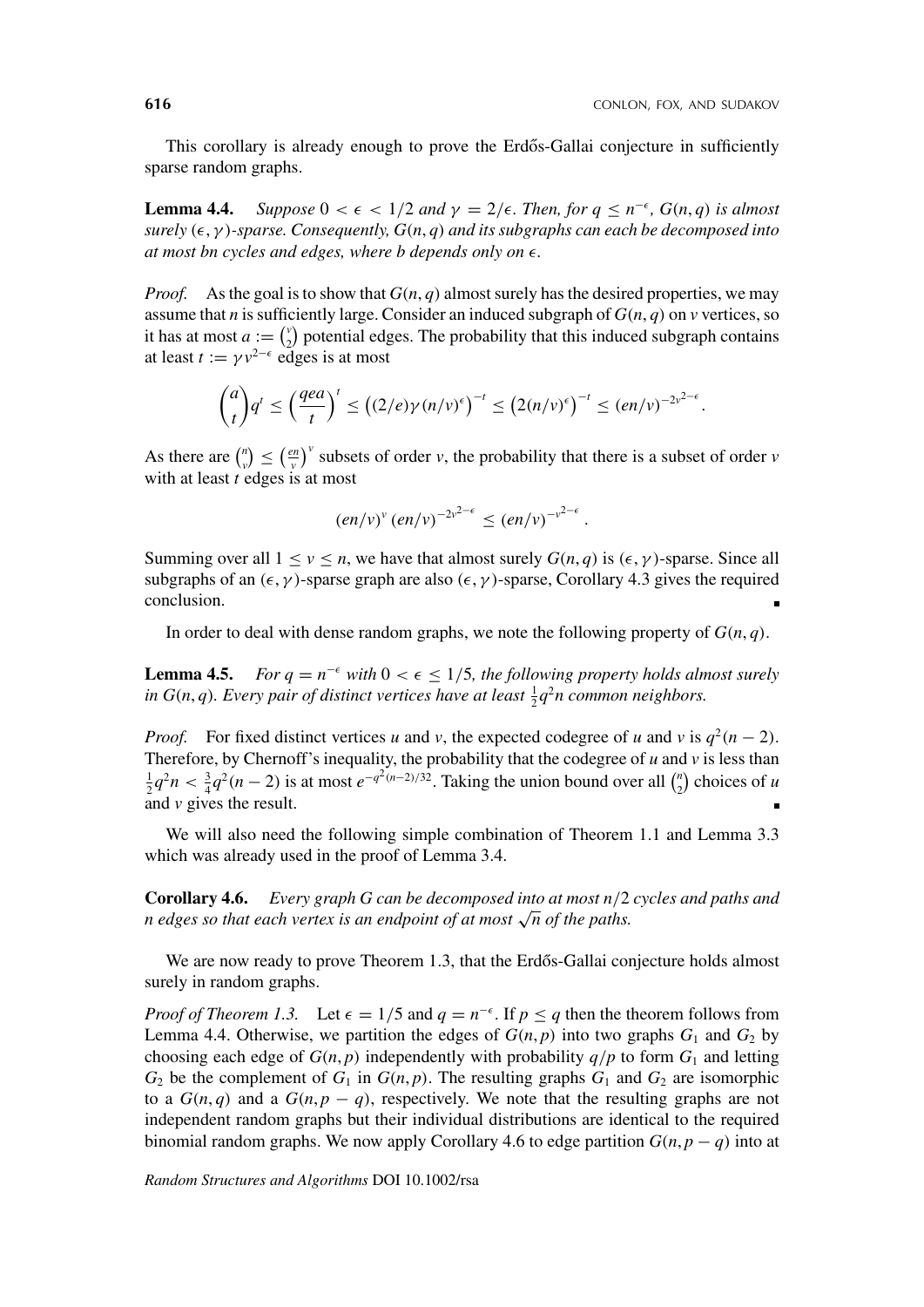most *n*/2 cycles and paths and *n* edges such that each vertex is an endpoint of at most  $\sqrt{n}$ paths. We will use the cycles and edges arising from this procedure (at most 3*n/*2 of them) in our final partition. For each of the at most  $\frac{n}{2}$  paths in our decomposition of  $G(n, p - q)$ , we will greedily pick edge-disjoint paths of length 2 in  $G(n, q)$  that connect their endpoints. We will further require that each vertex is used as the middle vertex of at most  $\sqrt{n}$  of these paths.

Suppose that we have achieved our goal for the first  $i - 1$  paths and we wish to connect the endpoints  $u_i$  and  $v_i$  of the *i*th path  $P_i$ . Then  $u_i$  and  $v_i$  are each endpoints of at most  $\sqrt{n}$ paths. They are each also internal vertices of at most  $\sqrt{n}$  paths of length 2 which we added. Therefore, at most  $6\sqrt{n}$  edges incident to  $u_i$  or  $v_i$  are already used on paths of length 2 in *G(n*, *q)*. Finally, we note that a vertex cannot be used as an internal vertex of any future path  $G(n, q)$ . Finally, we note that a vertex cannot be used as an internal vertex of any future path of length 2 if it is already the internal vertex of  $\lfloor \sqrt{n} \rfloor$  paths of length 2. Therefore, there or length 2 if it is already the internal vertex or  $\lfloor \sqrt{n} \rfloor$  paths or length 2. Therefore, there are at most  $\frac{n/2}{\lfloor \sqrt{n} \rfloor} \leq \sqrt{n}$  further vertices which cannot be used as internal vertices of paths of length 2. By Lemma 4.5, each pair of vertices in  $G(n, q)$  has at least  $q^2n/2 = n^{3/5}/2$ paths of length 2 between them. Of these, at most  $7\sqrt{n}$  cannot be used due to containing an edge which has already been used or an internal vertex which has been used the maximum number of times. Therefore, since *n* is sufficiently large, we may find the required path. Since every path completes to either a cycle or a pair of cycles, we get at most *n* additional cycles. We are now left with a subgraph of  $G(n, q)$  and a further application of Lemma 4.4 to this subgraph completes the proof.

#### **5. HIGHLY CONNECTED GRAPHS**

In this section, we will prove some preliminary results that we will need in order to establish Theorem 1.4. The proof of that result, which states that the Erdős-Gallai conjecture holds for graphs of linear minimum degree, will be given in the next section.

The following notion of a graph being dense across cuts will be crucial in what follows.

**Definition 2.** *A graph G* =  $(V, E)$  *is d-cut dense if every vertex partition*  $V = V_1 \cup V_2$ *satisfies*  $e(V_1, V_2) \geq d|V_1||V_2|$ , *i.e., G has density at least d across every cut.* 

The main result in this section is Theorem 5.3, which shows that every *d*-cut dense graph on *n* vertices can be decomposed into  $O(n/d)$  cycles and edges.

We first establish a lemma showing that if the neighborhoods of each pair of vertices in a graph can be connected by many short edge-disjoint paths then we can connect given pairs of vertices by short edge-disjoint paths so that no vertex is used many times internally on the paths. Note that here and throughout what follows, the length of a path will count the number of edges in the path.

**Lemma 5.1.** *Suppose*  $G = (V, E)$  *is a graph with maximum degree*  $\Delta$  *such that every pair u*, *v* of vertices in *V* have at least  $12 \max \left( \sqrt{t\ell}, r \right) \Delta + 3t\ell$  edge-disjoint paths of length pair u, *v* of vertices in *V* have at least  $12 \max \left( \sqrt{t\ell}, r \right) \Delta + 3t\ell$  edge-disjoint paths of length *at most*  $\ell$  *between*  $N(u)$  *and*  $N(v)$ *. Suppose we are given t pairs*  $(u_i, v_i)$  *for*  $1 \leq i \leq t$  *such that no vertex is in more than r of the pairs. Then there are edge-disjoint paths*  $s_1, \ldots, s_t$  *in G*, each of length at most  $\ell + 2$ , such that  $s_i$  has endpoints  $u_i$  and  $v_i$  and each vertex is an G, each of length at most  $l + 2$ , such that  $s_i$  has end<br>internal vertex of at most  $B := \lceil \frac{1}{2} \sqrt{t} \ell \rceil$  of the paths.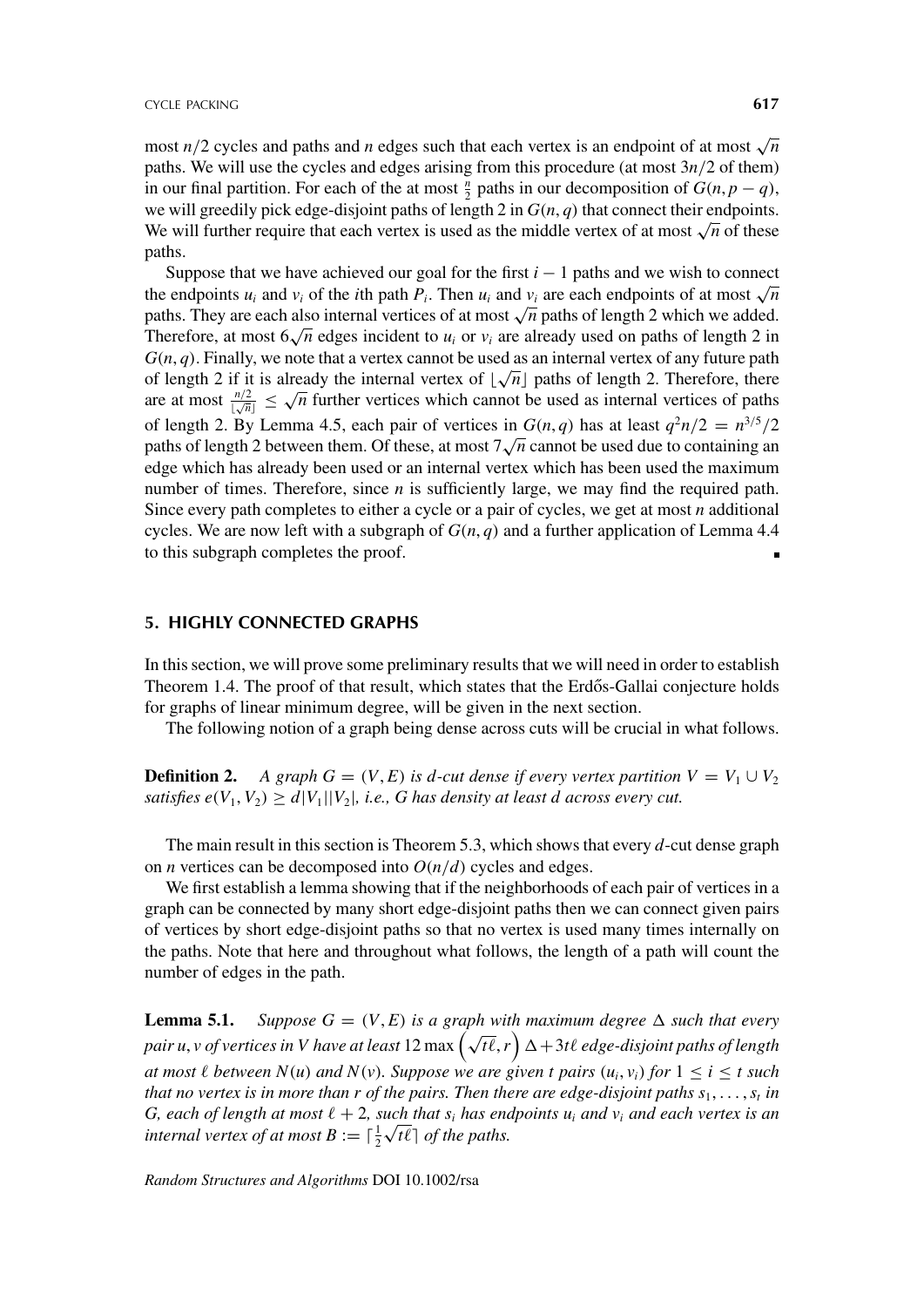*Proof.* We will greedily find the desired paths  $s_1, \ldots, s_t$  in order of index. Recall that there is a collection  $P_i$  of at least 12 max  $(\sqrt{t\ell}, r) \Delta + 3t\ell$  edge-disjoint paths from  $N(u_i)$  to  $N(v_i)$ , each of length at most  $\ell$ . By possibly shortening some of the paths in  $P_i$ , we may assume that none of them contain  $u_i$  or  $v_i$ . Call a vertex *v* dangerous if it is used internally on *B* of the paths already picked from *G*. Thus, dangerous vertices cannot be used as internal vertices on any of the paths that have not yet been embedded. If there is a path  $p \in P_i$  not containing a dangerous vertex and with endpoints  $u' \in N(u_i)$  and  $v' \in N(v_i)$  such that none of the edges of *p* nor the edges  $(u', u_i)$  and  $(v', v_i)$  are in any  $s_j$  with  $j < i$ , then we can take the path  $s_i$  from  $u_i$  to  $v_i$  to consist of  $(u_i, u'), p, (v', v_i)$ . This would complete the proof. Thus, it suffices to find such a path  $p \in P_i$ .

As  $u_i$  and  $v_i$  are internally on at most *B* of the paths, at most  $2B+r$  of the edges containing *u<sub>i</sub>* are already used on paths, and similarly for  $v_i$ . Thus, at most  $2(2B + r)\Delta$  of the paths in *P<sub>i</sub>* contain a vertex *w* such that the edge  $(u_i, w)$  or  $(v_i, w)$  is already used on one of the paths. As there are at most *t* paths, each of length at most  $\ell + 2$ , there are at most  $\frac{t(\ell+1)}{B} \leq \frac{2t\ell}{B}$ dangerous vertices. Therefore, at most  $\frac{2t\ell}{B}\Delta$  of the paths in  $P_i$  contain a dangerous vertex. Finally, fewer than  $t(\ell + 2)$  edges are on any of the paths  $s_j$  with  $j < i$ . Hence, at least

$$
|P_i| - \left(4B + 2r + \frac{2t\ell}{B}\right)\Delta - t(\ell+2) > |P_i| - (6\sqrt{t\ell} + 2r + 4)\Delta - t(\ell+2) \ge 0
$$

of the paths in  $P_i$  do not contain a dangerous vertex, do not contain an edge used in some path  $s_i$  with  $j < i$  and do not contain a vertex w such that  $(u_i, w)$  or  $(v_i, w)$  is already an edge picked in some path  $s_j$  with  $j < i$ . Hence, we can find the desired path  $p \in P_i$ , completing the proof.

We now use Corollary 4.6 and Lemma 5.1 to prove the following lemma, which establishes the Erdős-Gallai conjecture for graphs having a subgraph with certain properties.

**Lemma 5.2.** *Suppose*  $G = (V, E)$  *is a graph on n vertices with a subgraph*  $G' = (V, E')$ *of maximum degree*  $\Delta$  *with the following properties:* 

- *every subgraph of G can be decomposed into at most bn cycles and edges, and*
- *every subgraph of G* can be aecomposea into at most bn cycles ana eages, ana<br>• for each pair of vertices u, v, there are at least 12√*ln*∆ + 2ln edge-disjoint paths *from*  $N(u)$  *to*  $N(v)$  *of length at most*  $\ell$  *in*  $G'$ *.*

*Then G can be decomposed into at most*  $(2 + \frac{\ell}{2} + b)n$  cycles and edges.

*Proof.* By Corollary 4.6, there is a partition of  $E \setminus E'$  into at most  $n/2$  cycles and paths and *n* edges so that each vertex is an endpoint of at most  $r = \sqrt{n}$  of the paths. Arbitrarily order the paths in the partition as  $p_1, \ldots, p_t$ , where  $t \leq n/2$ . Let  $u_i$  and  $v_i$  be the endpoints of the path *pi*.

By Lemma 5.1, there are edge-disjoint paths  $s_1, \ldots, s_t$  in *G*<sup>'</sup>, each of length at most  $\ell + 2$ with  $s_i$  having endpoints  $(u_i, v_i)$ . The union of  $s_i$  and  $p_i$  is a closed walk and, since  $s_i$  has length at most  $\ell + 2$ , the union of  $s_i$  and  $p_i$  can be decomposed into at most  $\ell + 2$  cycles. As the remaining edges in *G* can be partitioned into at most *bn* cycles and edges, this results in a total of at most  $n + (\ell + 2)\frac{n}{2} + bn = (2 + \frac{\ell}{2} + b)n$  cycles and edges in the decomposition of *G*.

The main result in this section is the following theorem.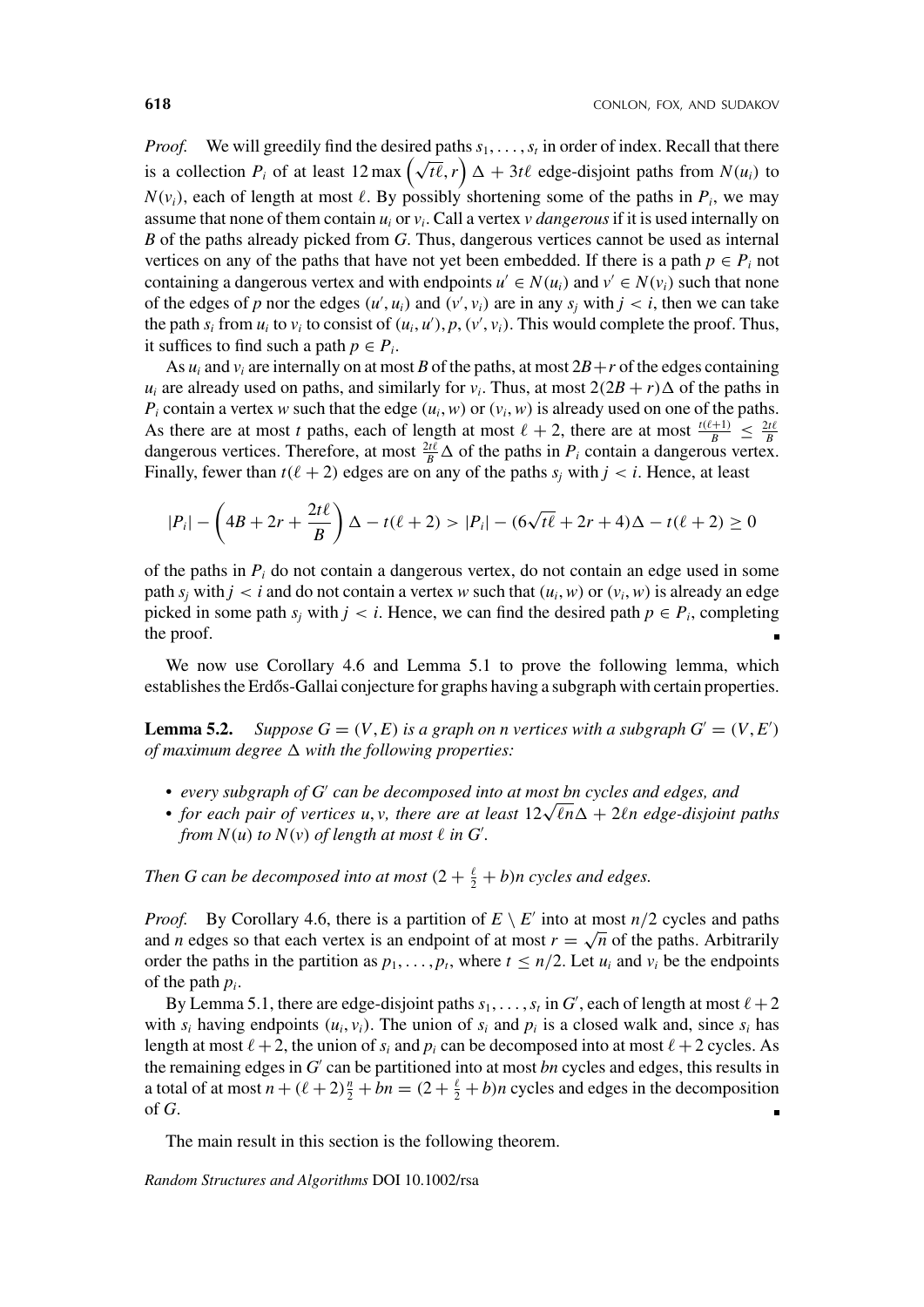**Theorem 5.3.** *Every graph on n vertices which is d-cut dense can be decomposed into at most O(n/d) cycles and edges.*

To prove Theorem 5.3, it suffices to show that *G* contains a subgraph  $G'$  with the properties of Lemma 5.2 with  $b = O(1)$  and  $\ell = O(1/d)$ . To this end, we will show that a random subgraph of an appropriate density almost surely has the desired properties. Let  $G_q$  denote the random subgraph of *G* in which every edge of *G* is taken in  $G_q$  with probability *q* independently of the other edges. The choice of  $q = n^{-\epsilon}$  with  $\epsilon = 1/4$  makes it so that we may take  $G' = G_q$  almost surely. To show this, we need to first establish some auxiliary lemmas.

A version of Menger's theorem [14] states that between any two disjoint vertex sets *S* and *T* of a graph, the maximum number of edge-disjoint paths from *S* to *T* is equal to the minimum edge-cut separating *S* and *T*. We would further like to guarantee that the many edge-disjoint paths from *S* to *T* are short. To do this will require some more information about the graph. In the last section, we introduced a notion of sparseness saying that no subset contains too many edges. This gives a nice expansion property which we showed implies that any subgraph has (in terms of the number of edges and vertices) a relatively long cycle. It will be convenient to introduce a somewhat different notion of sparseness which will be helpful in guaranteeing that there are many short edge-disjoint paths between any two large vertex subsets. Given two disjoint vertex sets *S* and *T* in a graph *G*, we will use the notation  $d(S, T) = e(S, T)/|S||T|$  for the density of edges between *S* and *T*.

**Definition 3.** *A graph G on n vertices is (q*, *ρ)-thin if any disjoint subsets S*, *T with*  $|S|, |T| \ge \rho n$  satisfy  $d(S, T) \le q$ .

To show that a graph on *n* vertices is  $(q, \rho)$ -thin, it suffices to show that  $d(S, T) \leq q$  for any disjoint subsets *S*, *T* of cardinality exactly *ρn*. Indeed, if *S* and *T* are disjoint sets of cardinality at least  $\rho n$  with  $d(S, T) > q$ , then there are  $S' \subset S$  and  $T' \subset T$  of cardinality  $\lceil \rho n \rceil$  with  $d(S', T') \geq d(S, T) > q$ . This follows by averaging over all choices of *S*' and *T'*.

The key lemma we will need about *(q*, *ρ)*-thin graphs is that if such a graph is also *dq*-cut dense for some  $0 < d < 1$  then every pair of large sets has many short edge-disjoint paths between them.

**Lemma 5.4.** *Let*  $0 < d, \rho < 1$  *with*  $d \geq 4\rho$  *and let*  $\ell = 2\lceil 2/d \rceil$ *. Let*  $G = (V, E)$  *be a graph which is dq-cut dense and*  $(q, \rho)$ *-thin. For all disjoint*  $S, T \subset V$  *with*  $|S|, |T| \ge \rho n$ , *there are at least*  $x = \frac{\rho dqn^2}{4\ell}$  *edge-disjoint paths of length at most*  $\ell$  *between S* and *T*.

*Proof.* Delete a maximal collection of edge-disjoint paths of length at most  $\ell$  from S to T and let  $G'$  be the resulting subgraph of  $G$ . By the definition of  $G'$ , there is no path from  $S$  to  $T$  in  $G'$  of length at most  $\ell$ . Suppose for the sake of contradiction that the number of these edge-disjoint paths is at most *x*, so that at most  $x\ell$  edges are deleted from  $G$  to obtain  $G'$ . It suffices to show that more than  $n/2$  vertices of *G*' are distance at most  $\ell/2$  from *S*, as by symmetry, we would also get more than  $n/2$  vertices of *G*<sup> $\prime$ </sup> are distance at most  $\ell/2$  from *T*. This would imply that there is a vertex of distance at most  $\ell/2$  to both *S* and *T*, and hence a path from *S* to *T* in *G*<sup> $\prime$ </sup> of length at most  $\ell$ , a contradiction. So suppose there are at most *n*/2 vertices of *G*<sup> $\prime$ </sup> at distance at most  $\ell/2$  from *S*.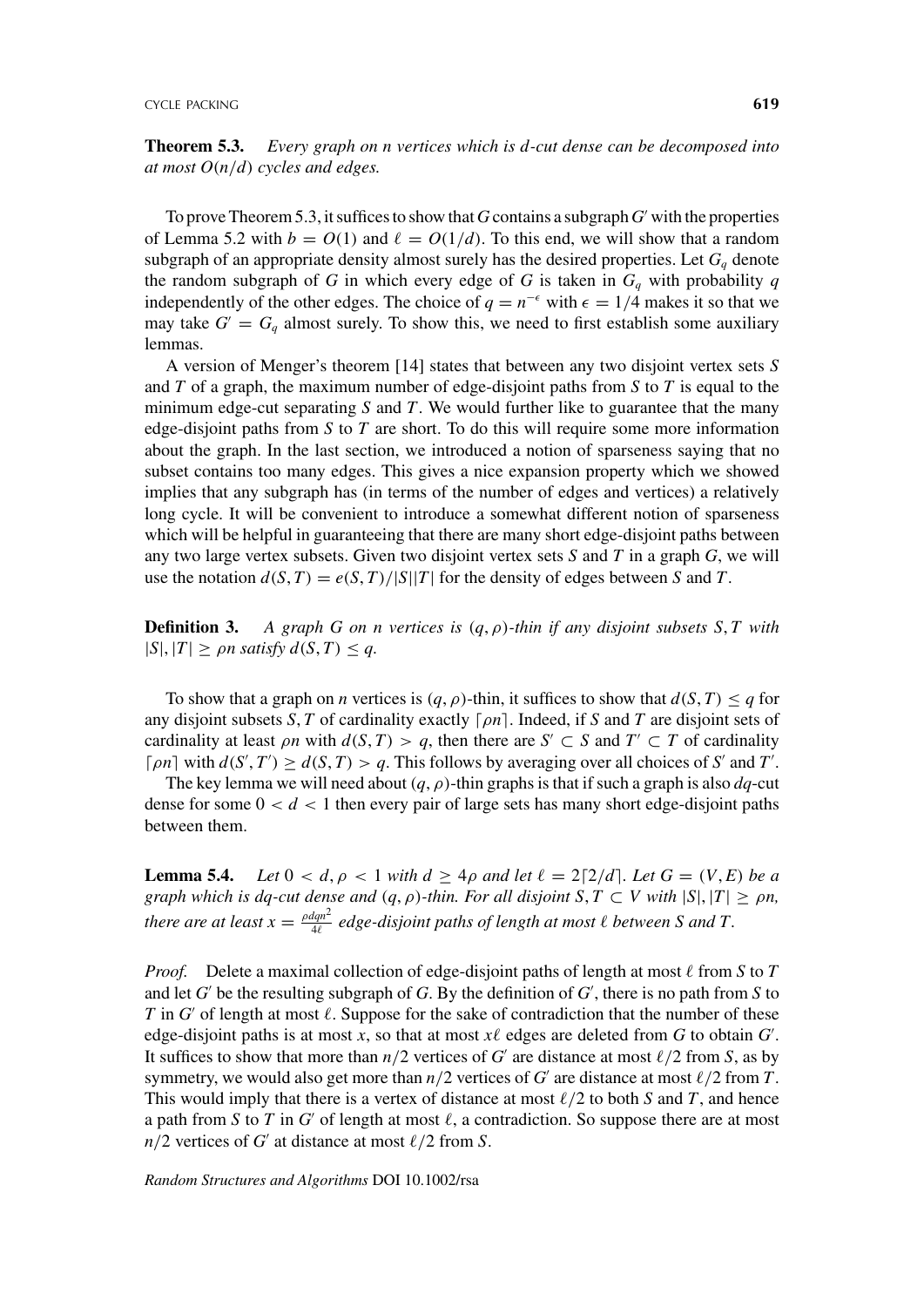For  $1 \le i \le \ell/2$ , let  $N_i$  denote the set of vertices which are at distance at most *i* from *S* in *G*<sup> $\prime$ </sup>, so  $N_0 = S$  and  $\rho n \leq |N_0| \leq |N_1| \leq \cdots \leq |N_{\ell/2}| \leq n/2$ . Since *G* is *dq*-cut dense, the number of edges in *G* from  $N_i$  to  $N_{i+1} \setminus N_i$  satisfies

$$
e_G(N_i,N_{i+1}\setminus N_i)=e_G(N_i,V\setminus N_i)\geq dq|N_i||V\setminus N_i|\geq dq|N_i|\frac{n}{2}.
$$

Since  $G'$  is obtained from  $G$  by deleting at most  $x\ell$  edges,

$$
e_{G'}(N_i,N_{i+1}\setminus N_i)\geq dq|N_i|\frac{n}{2}-x\ell\geq \frac{dqn}{4}|N_i|,
$$

where we used that  $|N_i| \ge |N_0| \ge \rho n$ . To estimate the size of  $N_{i+1} \setminus N_i$ , we let  $U = N_{i+1} \setminus N_i$ if  $|N_{i+1} \setminus N_i| \ge \rho n$  and otherwise let *U* be any subset of  $V \setminus N_i$  containing  $N_{i+1} \setminus N_i$  of order *ρn*. Then

$$
q|N_i||U| \ge e_G(N_i, U) \ge e_{G'}(N_i, U) \ge e_{G'}(N_i, N_{i+1} \setminus N_i) \ge \frac{dqn}{4}|N_i|,
$$

implying  $|U| \geq \frac{d}{4}n$ . As  $d \geq 4\rho$  and equality cannot hold throughout the chain of inequalities above, this implies that  $U = N_{i+1} \setminus N_i$  and  $|N_{i+1} \setminus N_i| \geq \frac{d}{4}n$ . By induction on *i*, we get  $|N_i| \ge \rho n + \frac{di}{4}n$ . For  $i = \lceil \frac{2}{d} \rceil = \frac{\ell}{2}$ , we get  $|N_i| > n/2$ , a contradiction.

We will now show that a random subgraph of *G* has the properties that we need to deduce Theorem 5.3.

**Lemma 5.5.** *Suppose*  $0 < \epsilon < 1/2$ ,  $\gamma = 2/\epsilon$  and  $d, \rho \geq \frac{64 \ln n}{qn}$ . Let G be a graph on n *vertices and*  $q = n^{-\epsilon}$ *. Then*  $G_q$  *almost surely has the following properties:* 

- $G_q$  *is*  $(\epsilon, \gamma)$ *-sparse.*
- $G_q$  *is* (2*q*,  $\rho$ )-*thin.*
- *Gq has maximum degree at most* 2*qn.*
- *If G is also d-cut dense then almost surely Gq is qd/*2*-cut dense.*

*Proof.* As the goal is to show that  $G_q$  almost surely has the desired properties, we may assume that *n* is sufficiently large. We first show that  $G_q$  is almost surely  $(\epsilon, \gamma)$ -sparse. Consider an induced subgraph of  $G_q$  on *v* vertices, so it has at most  $a := \binom{v}{2}$  edges in G. The probability that this induced subgraph contains at least  $t := \gamma v^{2-\epsilon}$  edges is at most

$$
\binom{a}{t}q^t \le \left(\frac{qea}{t}\right)^t \le \left((2/e)\gamma(n/v)^{\epsilon}\right)^{-t} \le \left(2(n/v)^{\epsilon}\right)^{-t} \le (en/v)^{-2v^{2-\epsilon}}.
$$

As there are  $\binom{n}{v} \leq \left(\frac{en}{v}\right)^v$  such subsets of order *v*, the probability that there is a subset of order *v* with at least *t* edges is at most

$$
(en/v)^{\nu}(en/v)^{-2\nu^{2-\epsilon}} \leq (en/v)^{-\nu^{2-\epsilon}}.
$$

Summing over all  $1 \le v \le n$ , we have that almost surely  $G_q$  is  $(\epsilon, \gamma)$ -sparse.

We next show that  $G_q$  is almost surely  $(2q, \rho)$ -thin. Suppose *S* and *T* are disjoint vertex subsets of order  $t = \lceil \rho n \rceil$ . By the Chernoff bound, the probability that the density between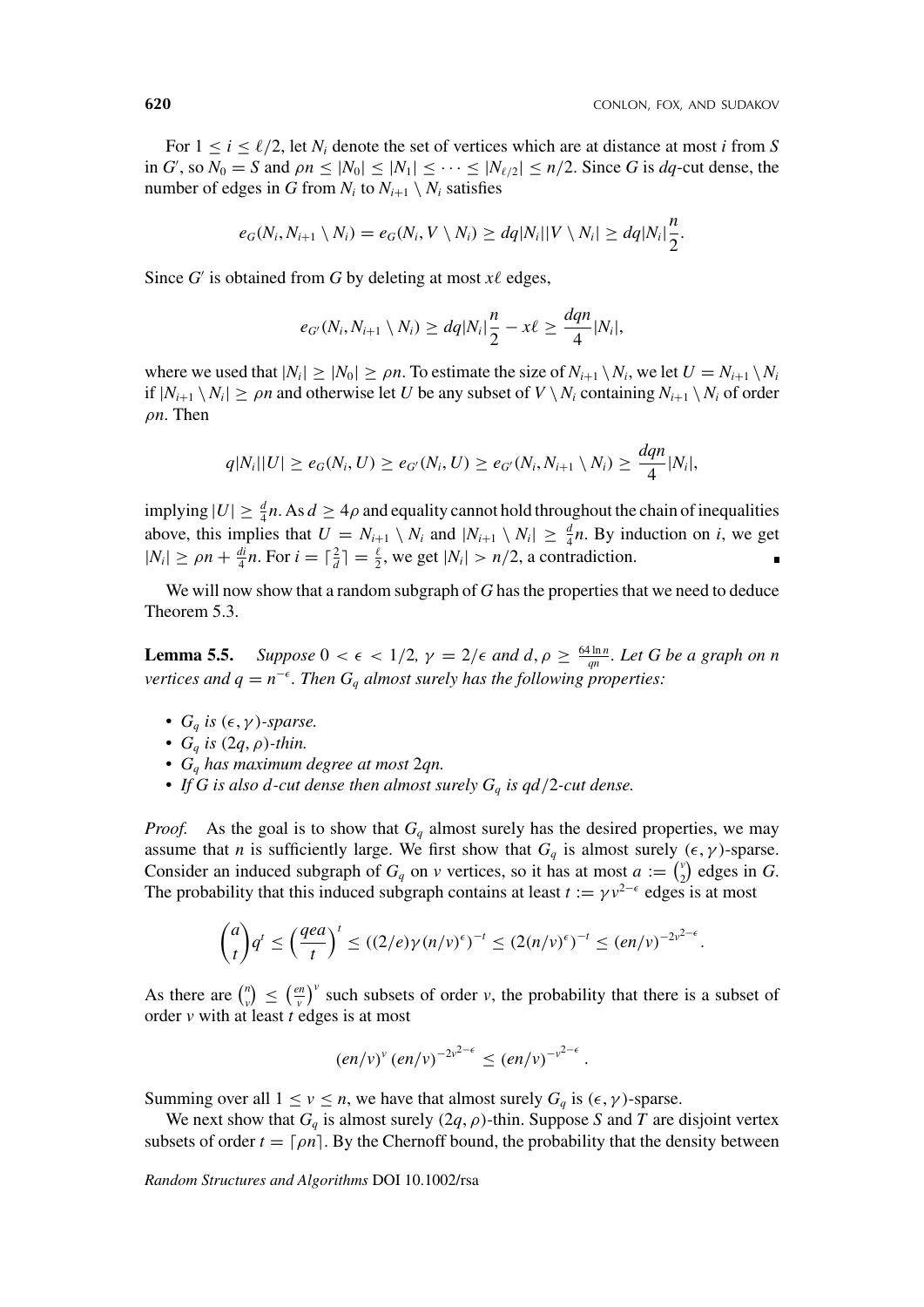*S* and *T* is at least 2*q* is at most  $e^{-qt^2/3}$ . The number of choices for *S* and *T* is  $\binom{n}{t}\binom{n-t}{t} \leq \frac{n^{2t}}{t^2}$ . Hence, the probability that  $G_q$  is not  $(2q, \rho)$ -thin is at most

$$
e^{-qt^2/3}\frac{n^{2t}}{t!^2} \le \frac{1}{t!^2} = o(1),
$$

where we used that  $t = \lceil \rho n \rceil$  and  $\rho \geq \frac{64 \ln n}{qn}$ . This shows that  $G_q$  is almost surely  $(2q, \rho)$ -thin.

We next show that  $G_q$  almost surely has maximum degree at most  $2qn$ . Since G has maximum degree at most  $n-1$ , the expected degree of each vertex in  $G_q$  is at most  $q(n-1)$ . By the Chernoff bound, the probability that a given vertex has degree at least 2*qn* is at most *e*<sup>−</sup>*q(n*−1*)/*<sup>3</sup> *<* 1*/n*2. Hence, summing over all *n* vertices, almost surely all vertices have degree less than 2*qn*.

Finally, we show that if *G* is *d*-cut dense, then almost surely  $G_q$  is  $qd/2$ -cut dense. Let *S* be a vertex subset of order  $v \leq n/2$ . The edge density in *G* between *S* and *V* \ *S* is at least *d*, and hence the expected number of edges between *S* and *V*  $\setminus$  *S* in *G<sub>q</sub>* is at least  $dq|S||V \setminus S| = dqv(n - v)$ . By the Chernoff bound, the probability that the density between *S* and *V* \ *S* is at most *dq*/2 is at most  $e^{-dqv(n-v)/8}$  ≤  $e^{-dqvn/16}$ . Summing over all choices of *v* and all  $\binom{n}{v}$  choices of subsets of order *v*, using that  $d \geq \frac{64 \ln n}{qn}$ , we have that the probability that  $G_q$  is not  $qd/2$ -cut dense is at most

$$
\sum_{\nu=1}^{n/2} \binom{n}{\nu} e^{-dq\nu n/16} \leq \sum_{\nu=1}^{n/2} n^{\nu} e^{-dq\nu n/16} = \sum_{\nu=1}^{n/2} e^{\nu(\ln n - dqn/16)} \leq \sum_{\nu=1}^{n/2} n^{-\nu} = o(1).
$$

Therefore,  $G_q$  is almost surely  $qd/2$ -cut dense.

The proof of Theorem 5.3 is now a straightforward combination of our results.

*Proof of Theorem 5.3.* We may assume that  $d \geq 1/\log \log n$ , as otherwise the theorem follows from Theorem 1.2. We will also assume that *n* is taken sufficiently large. As already discussed, it suffices to show that  $G_q$  with  $q = n^{-\epsilon}$  and  $\epsilon = 1/4$  almost surely has the properties needed for *G*<sup>'</sup> in Lemma 5.2 with  $\ell = O(1/d)$  and  $b = O(1)$ . Taking  $\gamma = 8$ and  $\rho = dq/8$ , we have by Lemma 5.5 that  $G_q$  almost surely is  $(\epsilon, \gamma)$ -sparse,  $(2q, \rho)$ -thin, *qd*/2-cut dense and has maximum degree  $\Delta$  at most 2*qn*. Fix a subgraph  $G' = G_q$  with these properties. By Corollary 4.3, it follows that *G*<sup>'</sup> has the property that every subgraph can be decomposed into at most *bn* cycles and edges, where *b* is an absolute constant. By Lemma 5.4 applied to *G*' with *d* replaced by  $d/4$ , *q* replaced by 2*q* and  $l = 2\lceil 8/d \rceil \leq 32/d$ , we have that for all disjoint  $S, T \subset V$  with  $|S|, |T| \ge \rho n$ , there are at least  $\frac{\rho(d/4)(2q)n^2}{4\ell} \ge 2^{-11}d^3q^2n^2$ edge-disjoint paths of length at most  $\ell$  between *S* and *T*. Since *G*<sup> $\ell$ </sup> is  $qd/2$ -cut dense, for any pair of vertices *u*, *v*, we have  $|N(u)|, |N(v)| \ge qd(n-1)/2 \ge \frac{qd}{4}n = 2\rho n$ . We can find disjoint  $S \subset N(u)$  and  $T \subset N(v)$  with  $|S|, |T| \ge \rho n$ . Hence, there are at least can find disjoint  $S \subseteq N(u)$  and  $I \subseteq N(v)$  with  $|S|, |I| \ge \rho n$ . Hence, there are at least  $2^{-11}d^3q^2n^2 > 12\sqrt{\ln 2}qn + 2\ln \ge 12\sqrt{\ln \Delta} + 2\ln$  edge-disjoint paths of length at most  $\ell$ between  $N(u)$  and  $N(v)$ . Since G' has the desired properties in Lemma 5.2 with  $\ell = O(1/d)$ and  $b = O(1)$ , Theorem 5.3 follows.

## **6. GRAPHS OF LINEAR MINIMUM DEGREE**

In this section, we prove Theorem 1.2, verifying the Erdős-Gallai conjecture for graphs of linear minimum degree.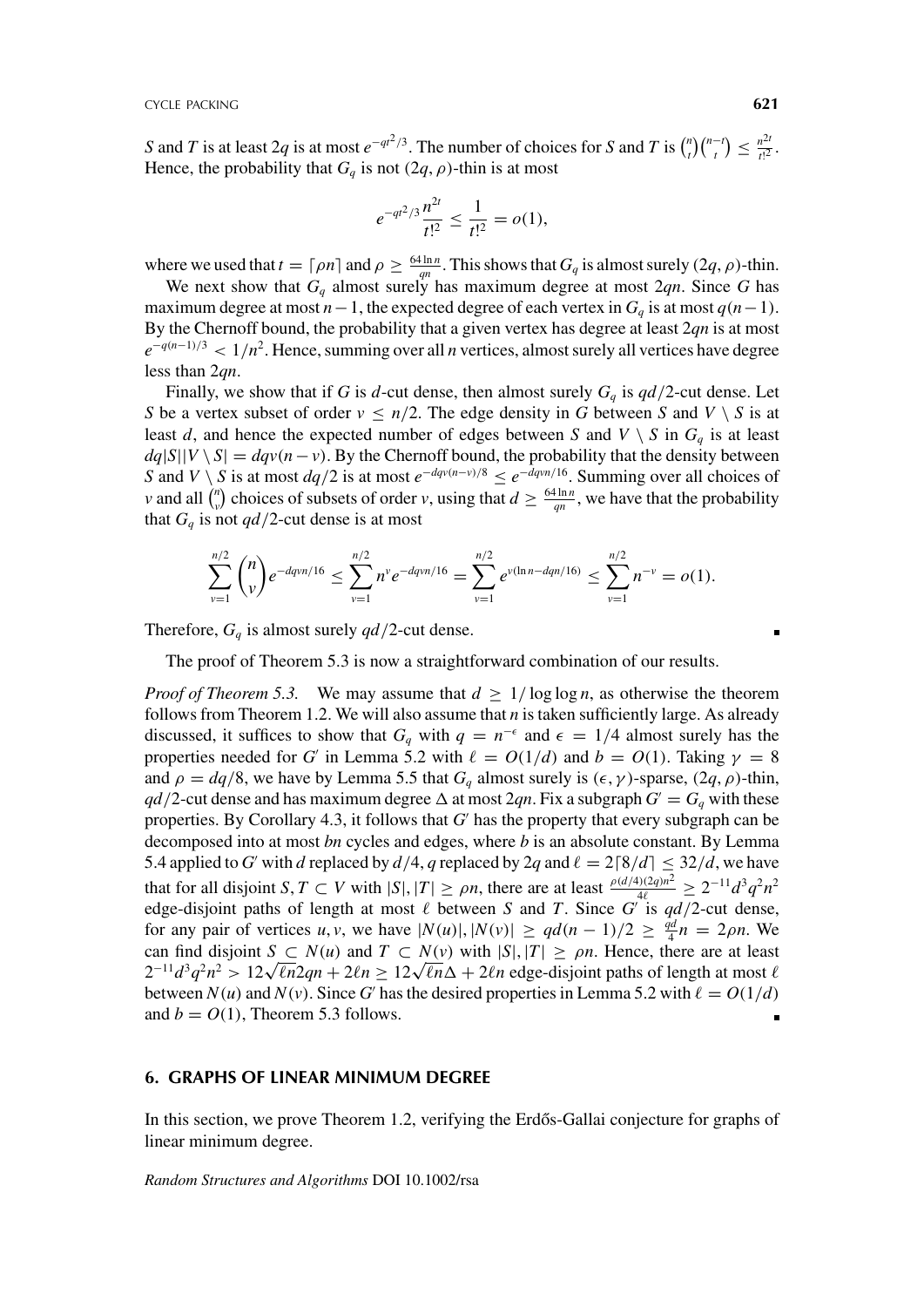We begin with the following lemma. It shows that if a graph has large minimum degree and a sparse cut then there is another sparse cut such that the two subgraphs induced by the vertex subsets still have large minimum degree and average degree.

**Lemma 6.1.** Let  $0 < c < 1$  and  $d \le c/2$ . Let  $G = (V, E)$  be a graph on n vertices *with minimum degree at least cn and for which there is a vertex partition*  $V = V_1 \cup V_2$ *with*  $d(V_1, V_2) \leq d$ *. Then there is another vertex partition*  $V = U_1 \cup U_2$  *such that, for*  $i = 1, 2$ , the induced subgraph G[*U<sub>i</sub>*] has minimum degree at least  $(c - 5dc^{-1})|U_i|$  and  $e(U_1, U_2) \leq d\eta^2$ . Furthermore, for  $i = 1, 2$ , the average degree of the vertices in  $U_i$  is at *most*  $4c^{-1}$ *dn less in G*[*U<sub>i</sub>*] *than in G.* 

*Proof.* Suppose without loss of generality that  $|V_1| \leq |V_2|$ , so  $|V_2| \geq n/2$ . We have  $|V_1| \geq cn/2$ . Otherwise, as each vertex has degree at least *cn*, each vertex in  $V_1$  has more than *cn*/2 neighbors in  $V_2$ , and hence  $d(V_1, V_2) > c/2$ , contradicting  $d(V_1, V_2) \leq d$ .

For  $i \in \{1, 2\}$ , let  $X_i$  be the set of vertices in  $V_i$  which have fewer than  $c|V_i|$  neighbors in *V<sub>i</sub>*. As each vertex has at least *cn* neighbors, each vertex in  $X_i$  has at least  $cn - c|V_i| = c|V_{3-i}|$ neighbors in  $V_{3-i}$ . Let  $U_i = (V_i \setminus X_i) \cup X_{3-i}$ , so  $V = U_1 \cup U_2$  is a bipartition of *V*. As

$$
d|V_1||V_2| \ge e(V_1, V_2) \ge e(X_i, V_{3-i}) \ge |X_i| \cdot c|V_{3-i}|,
$$

we have  $|X_i| \leq dc^{-1}|V_i|$ . Hence,

$$
e(U_1, U_2) \le e(V_1, V_2) + e(X_1, V_1) + e(X_2, V_2)
$$
  
\n
$$
\le d|V_1||V_2| + |X_1| \cdot c|V_1| + |X_2| \cdot c|V_2|
$$
  
\n
$$
\le d|V_1||V_2| + dc^{-1}|V_1| \cdot c|V_1| + dc^{-1}|V_2| \cdot c|V_2|
$$
  
\n
$$
= d(|V_1||V_2| + |V_1|^2 + |V_2|^2) \le dr^2.
$$

We also have

$$
|U_i| \geq (1 - dc^{-1}) |V_i| \geq \frac{|V_i|}{2} \geq cn/4.
$$

As  $e(U_1, U_2) \leq dn^2$ , the vertices in  $U_i$  on average have degree at most  $dn^2/|U_i| \leq 4c^{-1}dn$ less in  $G[U_i]$  than in  $G$ .

Note that each vertex in  $U_i$ , whether in  $X_{3-i}$  or  $V_i \setminus X_i$ , has degree at least  $c|V_i|$  in  $V_i$ . Since  $|U_i|$  ≥ *cn*/4 and  $|V_{3-i}|$  ≤ *n* we also have  $|V_{3-i}|$  ≤ 4*c*<sup>-1</sup> $|U_i|$ . Thus, the minimum degree in *G*[*Ui*] is at least

$$
c|V_i| - |X_i| \ge c|V_i| - dc^{-1}|V_i| = (c - dc^{-1})|V_i| \ge (c - dc^{-1}) (|U_i| - |X_{3-i}|)
$$
  
\n
$$
\ge (c - dc^{-1}) (|U_i| - dc^{-1}|V_{3-i}|) \ge (c - dc^{-1}) (|U_i| - 4dc^{-2}|U_i|)
$$
  
\n
$$
= (c - dc^{-1})(1 - 4dc^{-2})|U_i| \ge (c - 5dc^{-1})|U_i|,
$$

completing the proof.

We use the preceding lemma to obtain a vertex partition of a graph of linear minimum degree into a bounded number of highly connected vertex subsets.

**Lemma 6.2.** Let  $G = (V, E)$  be a graph on n vertices with minimum degree at least cn *and*  $d \leq c^3/80$ *. Then there is a vertex partition of G into parts*  $V_1, \ldots, V_r$  *each of order*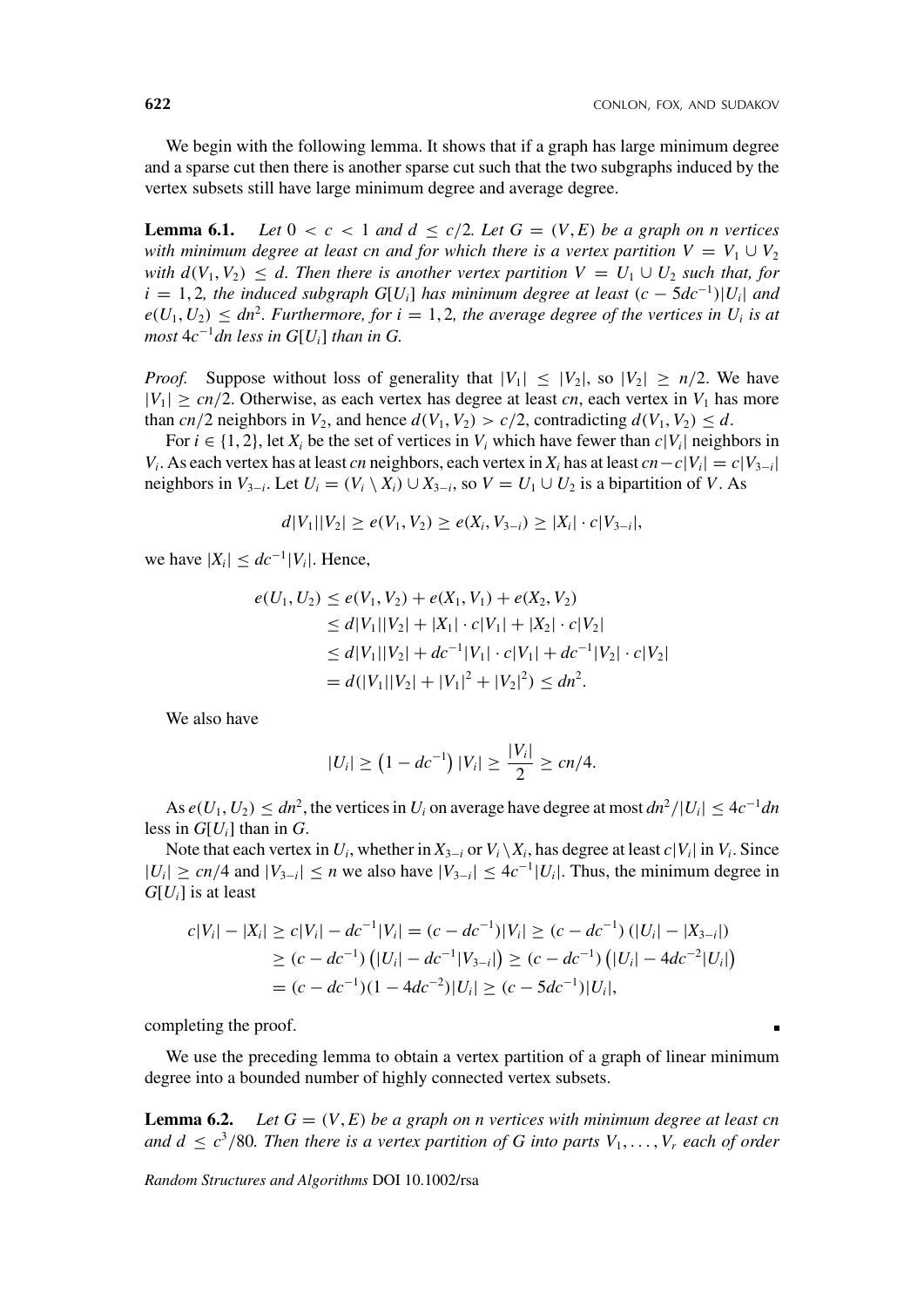*more than cn*/2 *(so r*  $\leq 2c^{-1}$ ) *such that for each i the induced subgraph G*[*V<sub>i</sub>*] *has minimum degree at least*  $\frac{c}{2}|V_i|$  *and is d-cut dense.* 

*Proof.* We produce the partition in steps. In step *i*, we have a partition  $P_i$  of the vertex set *V* into sets  $W_1, \ldots, W_i$  such that each  $G[W_i]$  has minimum degree at least  $c(1-20dc^{-2})^{i-1}|W_i|$ and average degree at least  $cn - 8(i - 1)c^{-1}dn$ .

Note that this process must terminate within  $r = 2c^{-1}$  steps. If the process were to run for more than *r* steps then, for each part in the partition, the induced subgraph on that part would have average degree at least  $cn - 8rc^{-1}dn > cn/2$ . This would in turn imply that each part had more than *cn*/2 vertices, contradicting the fact there are at least  $2c^{-1}$  parts.

In the base case  $i = 1$ , the trivial partition  $P_1 = \{V\}$  easily has the desired properties above. The induction hypothesis is that we already have a partition  $P_i$  with the desired properties. If each part  $W_j$  of  $P_i$  has the property that  $G[W_j]$  does not have a cut with density less than *d* then *Pi* is the desired partition for the lemma and we are done. Otherwise, there is a part  $W_j \in P_i$  such that  $G[W_j]$  has minimum degree  $\delta[W_j]$  with  $\delta \ge c(1 - 20dc^{-2})^{i-1} \ge$ *c*(1 −  $\frac{c}{4}$ )<sup>2/*c*</sup> ≥  $\frac{c}{2}$ , average degree *D* ≥ *cn* − 8(*i* − 1)*c*<sup>-1</sup>*dn* and a cut with density at most *d*. Applying Lemma 6.1, there is a partition  $W_j = U_1 \cup U_2$  such that, for  $i = 1, 2$ , the graph *G*[*Ui*] has minimum degree at least

$$
(\delta - 5d\delta^{-1})|U_i| = \delta(1 - 5d\delta^{-2})|U_i| \ge \delta(1 - 20dc^{-2})|U_i| \ge c(1 - 20dc^{-2})^i|U_i|
$$

and average degree at least

$$
D - 4\delta^{-1}d|W_j| \ge D - 8c^{-1}dn \ge cn - 8(i - 1)c^{-1}dn - 8c^{-1}dn = cn - 8ic^{-1}dn.
$$

We obtain the partition  $P_{i+1}$  from  $P_i$  by replacing the part  $W_i$  by the two parts  $U_1$  and  $U_2$ . The induction hypothesis and the above analysis shows that  $P_{i+1}$  has the desired properties, completing the proof.

The next lemma has similarities with Lemma 3.3. In both of these lemmas, we obtain a decomposition into many paths and edges so that no vertex is an endpoint of too many paths. Whereas Lemma 3.3 has a better upper bound on the number of paths each vertex is on, here we will be able to guarantee that the ends lie in one part of a bipartite graph.

**Lemma 6.3.** *Let H be a bipartite graph with n vertices and parts A and B and let s be a positive integer. There is a partition of the edge set of H into at most n/*2 *cycles and paths and* 2*sn edges so that the two endpoints of every path lie in A and no vertex is an endpoint of more than n/s of the paths.*

*Proof.* Decompose *H* into at most *n/*2 cycles and paths using Theorem 1.1. For each path that does not have both of its endpoints in *A*, delete one or two of its end edges so that both of its end vertices lie in *A*. We therefore obtain a decomposition of *H* into cycles, paths and edges with at most *n/*2 cycles and paths and at most *n* edges such that all the endpoints of the paths lie in *A*. Each path with at most  $4(s - 1)$  edges we decompose into edges, so the remaining paths have more than  $4(s - 1)$  edges.

For each path *p* in the decomposition, let  $p_0, p_1$  denote the endpoints of *p*. Let  $t \leq n/2$ denote the number of paths *p* in the decomposition, so the set *D* of endpoints of paths in the decomposition has  $|D| = 2t$ . We make an auxiliary bipartite graph *L* with parts *D* and *A*. In *L*, we connect a vertex  $a \in A$  to an endpoint  $p_i \in D$  of a path *p* if *a* is one of the last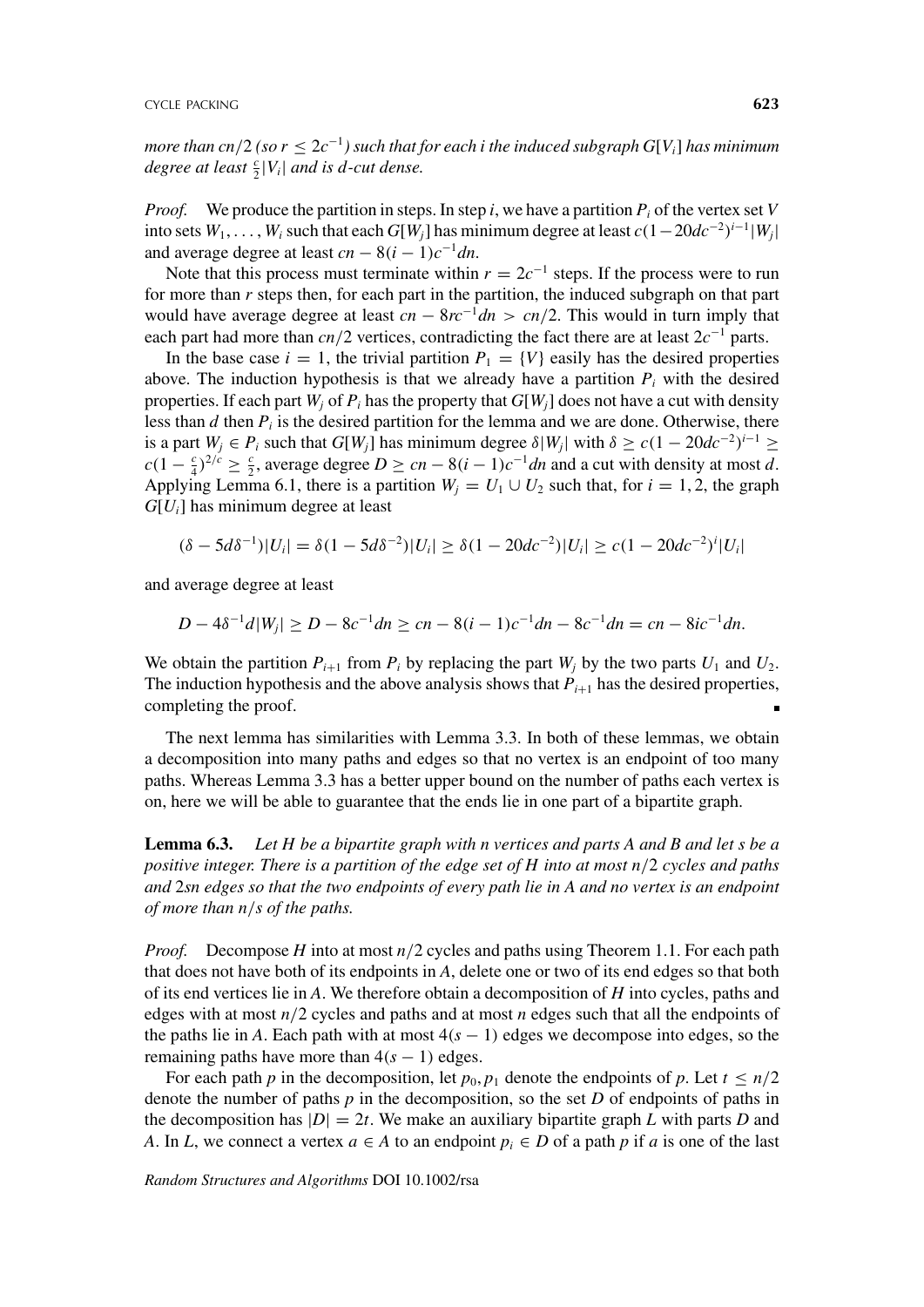*s* points of *A* on the end *pi* of *p*. Since each path in the decomposition has at least 4*s* − 3 edges, we have that every vertex in *D* has at least *s* neighbors in *A*. We can greedily find a mapping  $f : D \to A$  so that *f* maps every end in *D* to one of its at least *s* neighbors in *L* and the preimage  $f^{-1}(a)$  of every vertex  $a \in A$  has size at most  $2t/s \leq n/s$ .

For each path  $p$  in the decomposition, shorten it at both ends so that its new endpoints are  $f(p_0)$  and  $f(p_1)$ . For each path, at most  $4(s - 1)$  of its edges are deleted. We thus obtain a decomposition into at most *n*/2 cycles and paths and at most  $n + 4(s - 1)\frac{n}{2} \le 2sn$  edges so that the endpoints of each of the paths are in *A* and no vertex is an endpoint of more than *n/s* of the paths.

We next present the proof of Theorem 1.4.

*Proof of Theorem 1.4.* We may assume that  $n \geq 2^{81}c^{-25}$  as otherwise the result follows from Theorem 1.2. Let  $d = c^3/80$ . By Lemma 6.2, there is a vertex partition of *G* into parts *V*<sub>1</sub>, ..., *V<sub>i</sub>* each of order more than *cn*/2 (so  $j \leq 2c^{-1}$ ) such that for each *i* the induced subgraph  $G[V_i]$  has minimum degree at least  $\frac{c}{2} |V_i|$  and is *d*-cut dense.

Let  $s = 2^{40}c^{-11}$ . Let  $B_i$  be the bipartite graph induced by parts  $V_i$  and  $\bigcup_{h>i} V_h$ . By Lemma 6.3, there is a partition of the edge set of  $B_i$  into at most  $n/2$  cycles and paths and  $2sn$  edges so that the two endpoints of every path lie in  $V_i$  and no vertex is the endpoint of more than  $r = n/s$  paths. Let  $p_1, \ldots, p_t$  denote the  $t \leq n/2$  paths in the partition and let  $u_h, v_h$  be the endpoints of *ph*.

As *G*[*V<sub>i</sub>*] is *d*-cut dense, each vertex in *G*[*V<sub>i</sub>*] has degree at least  $d(|V_i| - 1) \geq dcn/4$ . It follows that for every pair  $u, v \in V_i$ , there are disjoint subsets  $S \subset N(u), T \subset N(v)$  of  $V_i$ each of cardinality at least *dcn/*8.

By Lemma 5.4, as  $G[V_i]$  is *d*-cut dense and trivially  $(1, dc/8)$ -thin, with  $\ell = 2\lceil 2/d \rceil \leq$  $8/d$ , there are at least  $\frac{(dc/8)d|V_i|^2}{4\ell}$  $\frac{d\delta d|V_i|^2}{dt} \geq 2^{-9}d^3c^2n|V_i|$  edge-disjoint paths of length at most  $\ell$ between *S* and *T*. Note that  $G[V_i]$  has maximum degree less than  $|V_i|$  and  $2^{-9}d^3c^2n|V_i| \ge$  $3t\ell + 12 \max \left( \sqrt{t\ell}, r \right) |V_i|$ , where we used that  $r = n/s$ ,  $s = 2^{40}c^{-11}$ ,  $t \le n/2$ ,  $\ell \le 8/d = 1$ 640 $c^{-3}$ ,  $|V_i|$  ≥  $cn/2$  and  $n \ge 2^{81}c^{-25}$ . Thus, by Lemma 5.1 there are edge-disjoint paths  $s_1, \ldots, s_t$  in  $G[V_i]$  where  $s_h$  has endpoints  $u_h, v_h$  and each vertex is an internal vertex on at  $s_1, \ldots, s_t$  in  $G[V_i]$  where  $s_h$  has endpoints  $u_h, v_h$  and each vertex is an internal vertex on at most  $\lceil \frac{1}{2} \sqrt{t \ell} \rceil$  of these *t* paths. As  $p_h$  and  $s_h$  are paths with the same endpoints and  $s_h$  has length at most  $\ell + 2$ , the union of  $p_h$  and  $s_h$  can be decomposed into at most  $\ell + 2 < 4\ell$ cycles. This gives a partition of the edge set of  $B_i$  into  $4\ell t \leq 2\ell n$  cycles and  $2sn$  edges.

Let  $H_i$  be the subgraph of  $G[V_i]$  formed by deleting the edges from  $s_1, \ldots, s_t$ . We claim that *H<sub>i</sub>* is *d*/4-cut dense. It suffices to show that  $d_{H_i}(S, V \setminus S) \ge d/4$  holds for any *S* with  $|S| \leq |V_i|/2$ . We split the proof into two cases, depending on whether or not  $|S| \leq d|V_i|/4$ . For any vertex  $v \in G[V_i]$ , the number of edges which contain *v* and are contained in one For any vertex  $v \in G[V_i]$ , the number of edges which contain v and are contained in one<br>of the paths  $s_h$  is at most  $r + 2\lceil \frac{1}{2}\sqrt{t\ell} \rceil < (n/s) + \sqrt{(n/2)(8/d)} + 2 \leq cdn/8 \leq d|V_i|/4$ (recall that  $s = 2^{40}c^{-11}$  and  $n \ge 2^{81}c^{-25}$ ). Hence, the minimum degree in *H<sub>i</sub>* is at least *d*( $|V_i|$ −1)−*d* $|V_i|/4 \ge d|V_i|/2$ . Thus, for any subset *S* ⊂  $V_i$  with  $|S| \le d|V_i|/4$ , each vertex  $\lim_{t \to \infty} S$  has at least  $d|V_i|/2-|S| \ge d|V_i|/4$  neighbors in  $V_i \setminus S$ . It follows that  $d_{H_i}(S, V_i \setminus S) \ge d/4$ in this case. The total number of edges on any of the paths  $s_1, \ldots, s_t$  is at most  $t(\ell+2) \leq 3t\ell$ . Hence, for any  $S \subset V_i$  with  $d|V_i|/4 \leq |S| \leq |V_i|/2$ , using that  $|V_i| \geq cn/2$ ,  $d = c^3/80$  and  $n \geq 2^{81}c^{-25}$ , we have

$$
3t\ell \le 3(n/2)(8/d) = 12n/d \le 2^{-6}c^2d^2n^2 = (d/2)(dcn/8)(cn/4) \le \frac{d}{2}|S||V_i \setminus S|
$$

and hence  $d_{H_i}(S, V_i \setminus S) \ge d_G(S, V_i \setminus S) - \frac{d}{2} \ge \frac{d}{2}$ .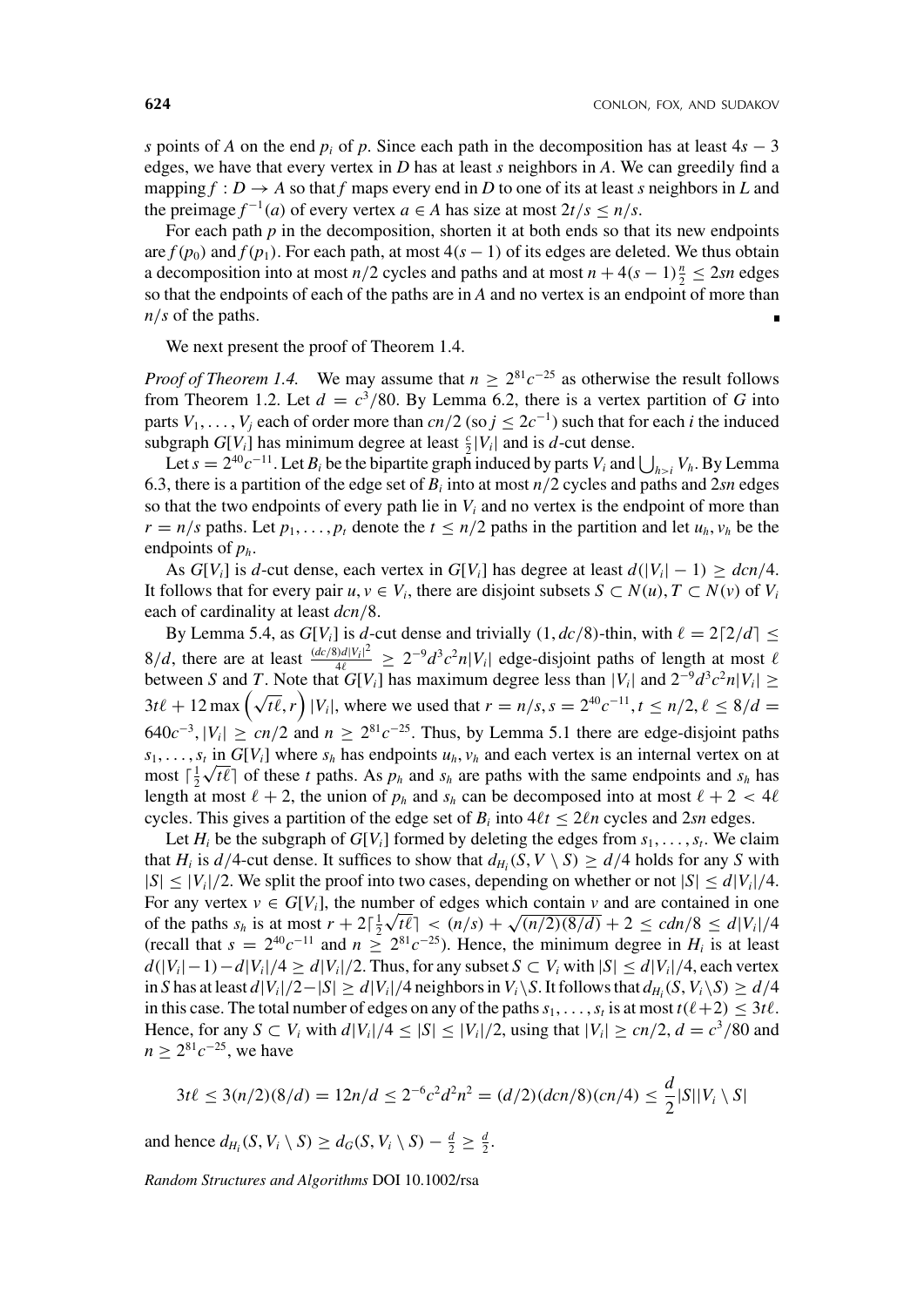CYCLE PACKING **625**

We thus have a decomposition of *G* into at most  $2j\ell n$  cycles,  $2jsn$  edges and the vertexdisjoint graphs  $H_1, \ldots, H_i$ , each of which is  $d/4$ -cut dense. By Theorem 5.3, each  $H_i$  can be decomposed into  $O(|H_i|/d)$  cycles and edges. Thus  $G$  can be edge-partitioned into at most  $2j\ell n + 2jsn + O(\sum_{i=1}^{j} |H_i|/d) = (2j\ell + 2js + O(1/d))n = O(c^{-12}n)$  cycles and edges, completing the proof.

## **7. CONCLUDING REMARKS**

A conjecture of Hajós (see [12]) states that every Eulerian graph on *n* vertices can be decomposed into at most  $\frac{n}{2}$  cycles. It is not hard to see that this conjecture implies the Erdős-Gallai conjecture. To see this, remove cycles until we are left with a forest. Then the union of the cycles forms an Eulerian graph which, if Hajós' conjecture is correct, can be decomposed into at most *<sup>n</sup>* <sup>2</sup> cycles. Since there are at most *n*−1 edges in the remaining forest, the Erdős-Gallai conjecture would follow. Moreover, the example mentioned by Erdős [6] would imply that the resulting bound of roughly  $\frac{3n}{2}$  cycles and edges is asymptotically tight.

If we rephrase this conjecture as asking whether every graph on *n* vertices can be decomposed into at most  $\frac{n}{2}$  cycles and at most  $n-1$  edges then Lemma 2.3 may be considered as some small progress. Indeed, this lemma easily implies that any graph on *n* vertices may be decomposed into at most  $\frac{n}{2}$  cycles and  $O(n^{2-\frac{1}{10}})$  edges. This result is the key component in our proof of Theorem 1.2 and it would be interesting to know whether it can be sufficiently strengthened to give a further improvement over the bound  $O(n \log \log n)$ . Progress of a different sort was obtained by Fan [10], who proved a covering version of the Hajós conjecture, confirming a conjecture of Chung [4].

#### **ACKNOWLEDGMENTS**

We would like to thank David Ellis and Daniel Kane for helpful remarks. We would also like to thank the anonymous referees for a number of useful comments.

## **REFERENCES**

- [1] N. Alon and J. H. Spencer, The probabilistic method, 3rd edition, Wiley, Hoboken, NJ, 2008.
- [2] B. Bollobás, Random graphs, 2nd edition, Cambridge Studies Advanced Mathematics, Vol. 73, Cambridge University Press, Cambridge, 2001.
- [3] S. Brandt, H. Broersma, R. Diestel, and M. Kriesell, Global connectivity and expansion: long cycles and factors in *f* -connected graphs, Combinatorica 26 (2006), 17–36.
- [4] F. R. K. Chung, On the coverings of graphs, Discrete Math 30 (1980), 89–93.
- [5] N. Dean and M. Kouider, Gallai's conjecture for disconnected graphs, Discrete Math 213 (2000), 43–54.
- [6] P. Erdős, On some of my conjectures in number theory and combinatorics, Proceedings of the fourteenth Southeastern conference on combinatorics, graph theory and computing (Boca Raton, Fla., 1983), Congr Numer 39 (1983), 3–19.
- [7] P. Erdős and T. Gallai, On maximal paths and circuits of graphs, Acta Math Acad Sci Hung 10 (1959), 337–356.